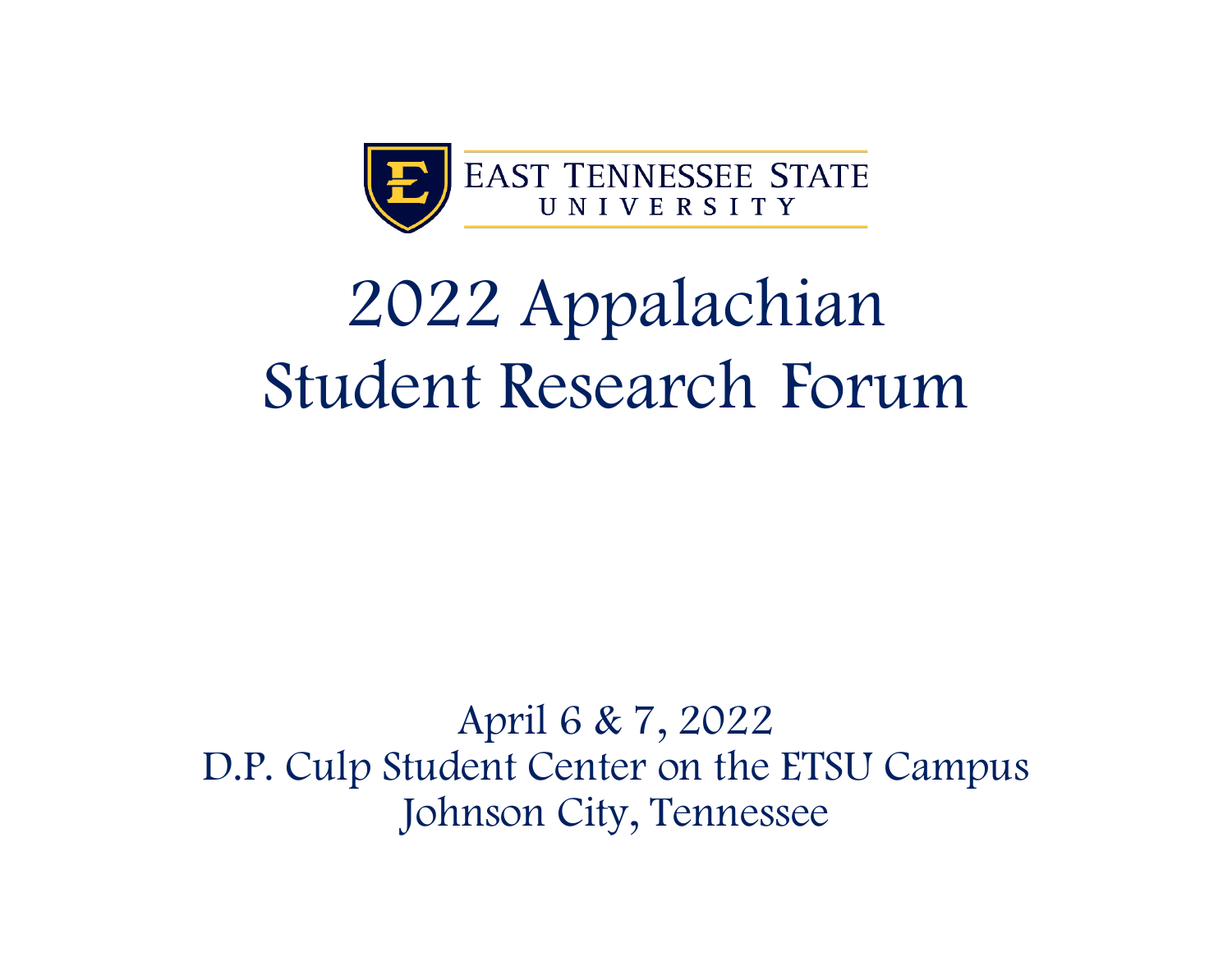# **Table of Contents**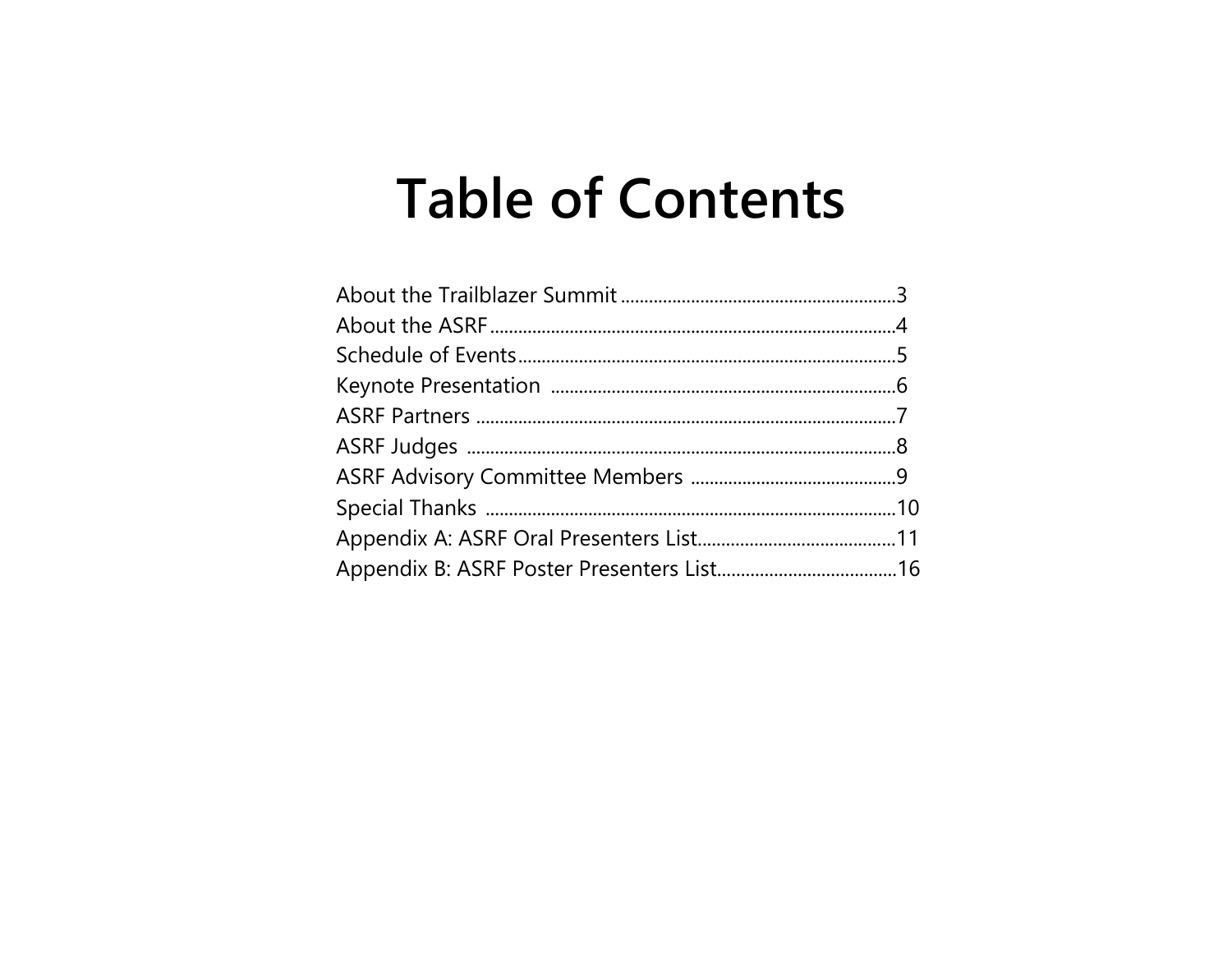# **About the Trailblazer Summit**

<span id="page-2-0"></span>**The ETSU Office of the Vice Provost for Research and the Research Corporation are excited to sponsor the inaugural Trailblazer Summit: A Celebration of ETSU Research and Innovation. The week of events will celebrate ideas, convene scholars, foster connections, and position ETSU's researchers and innovators to blaze new trails.**

| <b>Schedule of Events</b>   |                                                    |  |
|-----------------------------|----------------------------------------------------|--|
| Tuesday, April 5th          |                                                    |  |
| $9:00$ am - 3:30 pm         | <b>Trailblazer Summit Workshops</b>                |  |
| <b>Wednesday, April 6th</b> |                                                    |  |
| $9:00$ am - 4:00 pm         | <b>Appalachian Student Research Forum</b>          |  |
| $8:30$ am - 2:30 pm         | Dr. Jay S. Boland Undergraduate Research Symposium |  |
| Thursday, April 7th         |                                                    |  |
| $9:00$ am - 4:00 pm         | <b>Appalachian Student Research Forum</b>          |  |
| Friday, April 8th           |                                                    |  |
| $9:00$ am - 2:00 pm         | <b>Faculty 3-Minute Mixer</b>                      |  |
| $4:30$ pm                   | <b>The Art and Science of Distilling</b>           |  |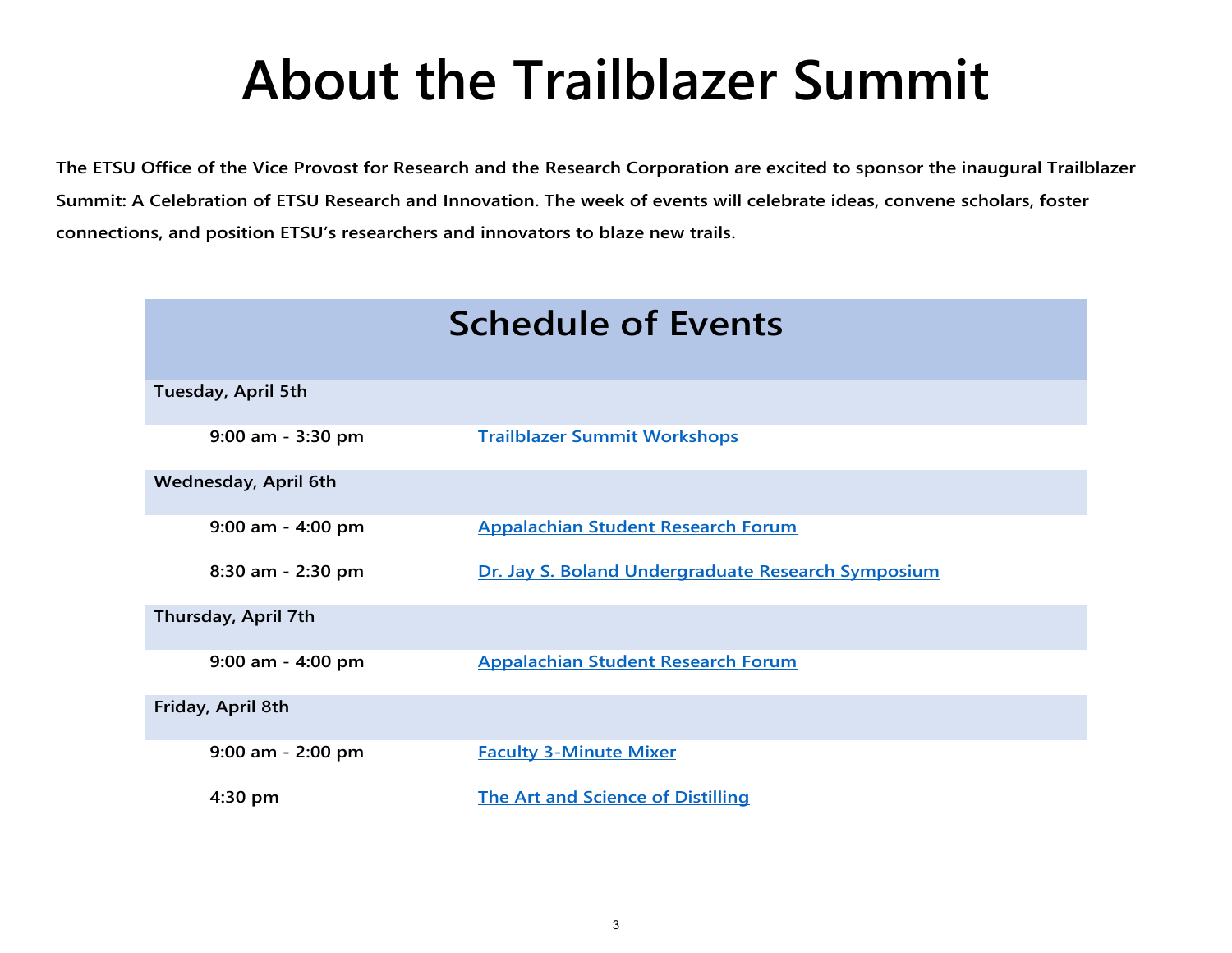# **About the ASRF**

<span id="page-3-0"></span>**The Appalachian Student Research Forum is an annual event hosted by East Tennessee State University. The Forum brings together undergraduate, graduate, medical and pharmacy students, post-doctoral fellows and medical residents to present their original research in a formal, juried setting.**

**Beginning in 1985 as a program within the Medical School with only 19 participants, the 2022 Forum will host over 150 participants from East Tennessee State University presenting in fields as diverse as nursing, medicine, pharmacy and public health; chemistry, biology, economics and other natural, physical and social sciences; computing and engineering; education, and the humanities.**

**A cadre of distinguished researchers, faculty and physicians evaluate and award top prizes for poster presentations for which all levels of participant are eligible, and oral presentations for which all levels of participant except undergraduates are eligible.**

**The Forum culminates with an awards presentation and a keynote address given by Dr. Derek H. Alderman a distinguished researcher. Past presenters include Dr. Shilpa Buch, a leading researcher in the connection between HIV and drug abuse; Dr. Richard Ignace, an ETSU professor in the Department of Physics and Astronomy; Dr. Karl H. Hasenstein, whose research into the use of high-gradient magnetic fields as surrogate for gravity resulted in a successful space experiment onboard a Space-X3 flight.** 

**The Forum is organized by the ETSU Office of Research and Sponsored Programs Administration with input from the ASRF Faculty Advisory Committee. To learn about past ASRF events, please visit: [https://www.etsu.edu/studentresearch/default.php.](https://www.etsu.edu/studentresearch/default.php)** 

4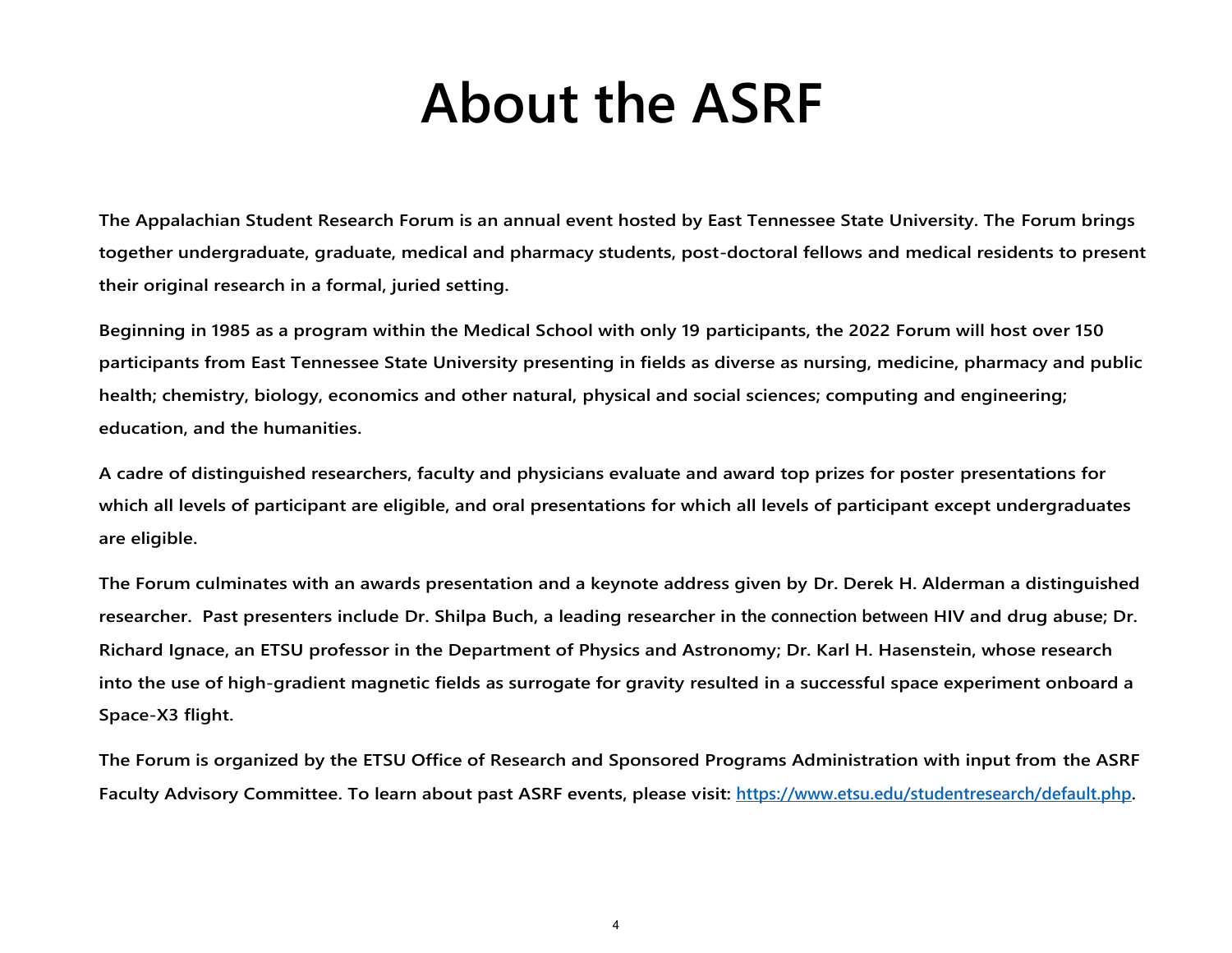# **Schedule of Events**

<span id="page-4-0"></span>

| ASRF Day One: Wednesday, April 6, 2022 |                                                                                                        |                                           |  |
|----------------------------------------|--------------------------------------------------------------------------------------------------------|-------------------------------------------|--|
| <b>TIME</b>                            | <b>LOCATION</b>                                                                                        | <b>ACTIVITY</b>                           |  |
| $9:00$ am - $4:00$ pm                  | D.P. Culp Student Center, 3rd Floor, Rooms 303,<br>304, Forum                                          | <b>ASRF Oral Presentation Sessions</b>    |  |
| 11:00 am - 3:00 pm                     | D.P. Culp Student Center, 3rd Floor, Ballroom                                                          | <b>ASRF Poster Registration and Setup</b> |  |
| ASRF Day Two: Thursday, April 7, 2022  |                                                                                                        |                                           |  |
| <b>TIME</b>                            | <b>LOCATION</b>                                                                                        | <b>ACTIVITY</b>                           |  |
| $9:00$ am - 12:00 pm                   | D.P. Culp Student Center, 3rd Floor, Ballroom                                                          | <b>ASRF Poster Presentation Sessions</b>  |  |
| $1:30 - 2:00$ pm                       | D.P. Culp Student Center, 1st Floor, Martha Street ETSU Bluegrass Band<br><b>Culp Auditorium Annex</b> |                                           |  |
| $2:00 - 3:00$ pm                       | D.P. Culp Student Center, 1st Floor, Martha Street ASRF Keynote Address<br>Culp Auditorium             |                                           |  |
| $3:00 - 4:00$ pm                       | D.P. Culp Student Center, 1st Floor, Martha Street ASRF Awards Ceremony<br>Culp Auditorium             |                                           |  |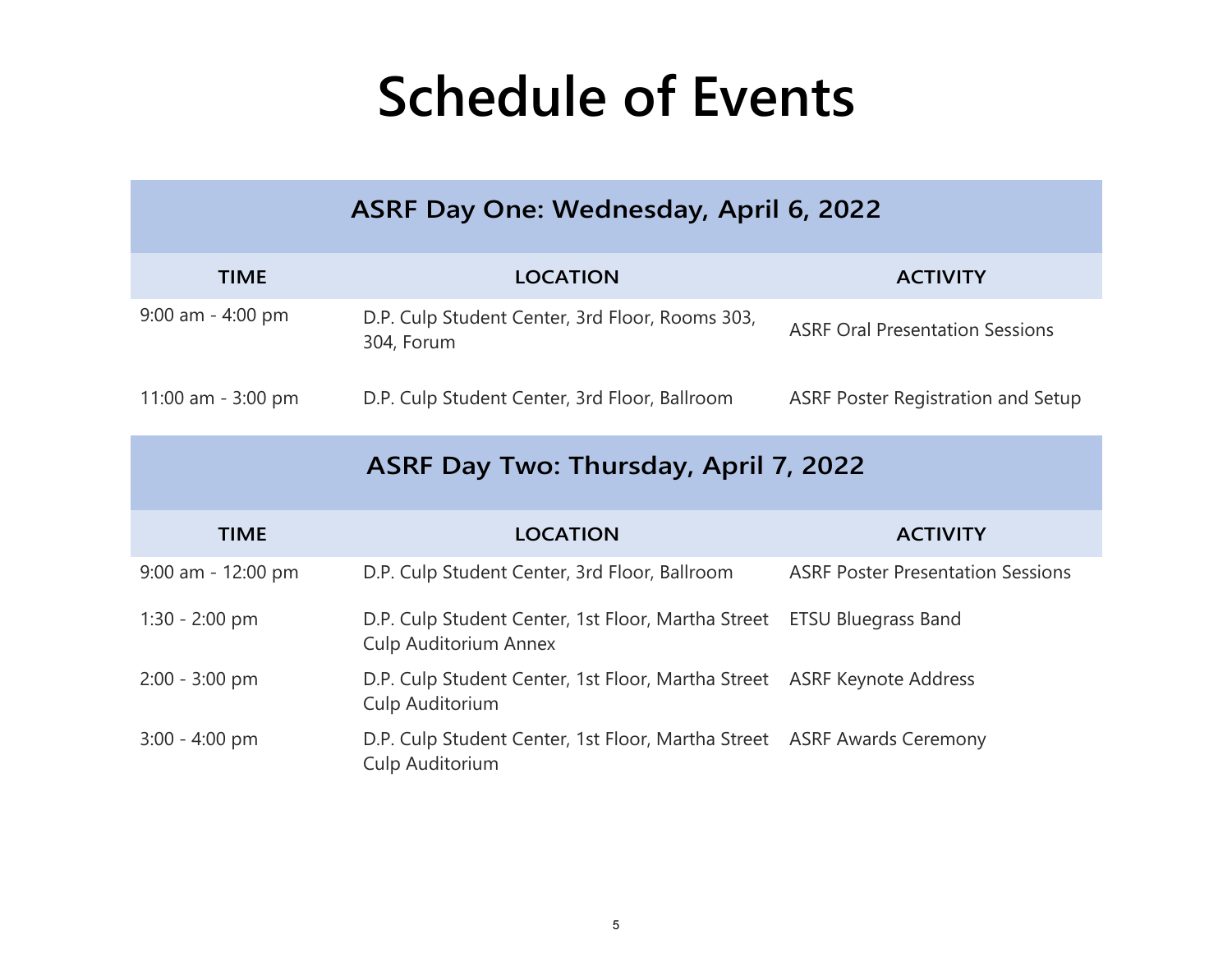# **Keynote Presentation**

<span id="page-5-0"></span>

# **Dr. Derek Alderman**

Professor, Department of Geography University of Tennessee

Past President American Association of Geographers (2017-2018)

# **Keynote Address Abstract: "Research as Reparative Storytelling: Lessons from the Black Living Atlas"**

Dr. Derek Alderman argues for enhancing storytelling as a core professional skill and responsibility among researchers. Importantly, he calls for the stories written, told, performed, and visualized by scholars to be reparative in nature. They should challenge and redress the fallacies and inequalities that have come to characterize our "post-truth" world. Reparative storytelling, according to Alderman, is about scholars translating their science, theory, methods, and technologies into clear, compelling accounts that make an intervention in how public groups and decision-makers think about, care for, and act on today's pressing social and environmental issues. Reparative storytelling is also an ethical commitment to create spaces for amplifying and responding to the voices, experiences, and knowledge production of diverse, historically marginalized groups within our society and professional communities. Mapping and geospatial analysis—which now stretches across many disciplines and professions—is a potentially powerful tool in creating and transmitting reparative stories. Yet, realizing this potential requires a reckoning with the politics of maps in America, including their involvement in settler colonialism, racism, patriarchy as well as tool for resisting these forces. Being a reparative researcher requires looking beyond just academic conventions and expert practices and allowing oneself to acknowledge and learn from the everyday public intellectualism and oppositional research practices of oppressed communities. A growing generation of anti-racist mappers and scientists in universities can learn much from the "living atlas" that constitutes the Black Freedom Struggle. More than simply a passive collection of maps, this atlas is the embodied and always emerging ways that Black communities have deployed counter- and restorative-mapping and other forms of data analysis and visual storytelling as they live with and against White supremacy. In doing so, they redefine what counts as maps and data and what social and political work maps and data can and should do to advance equality and justice.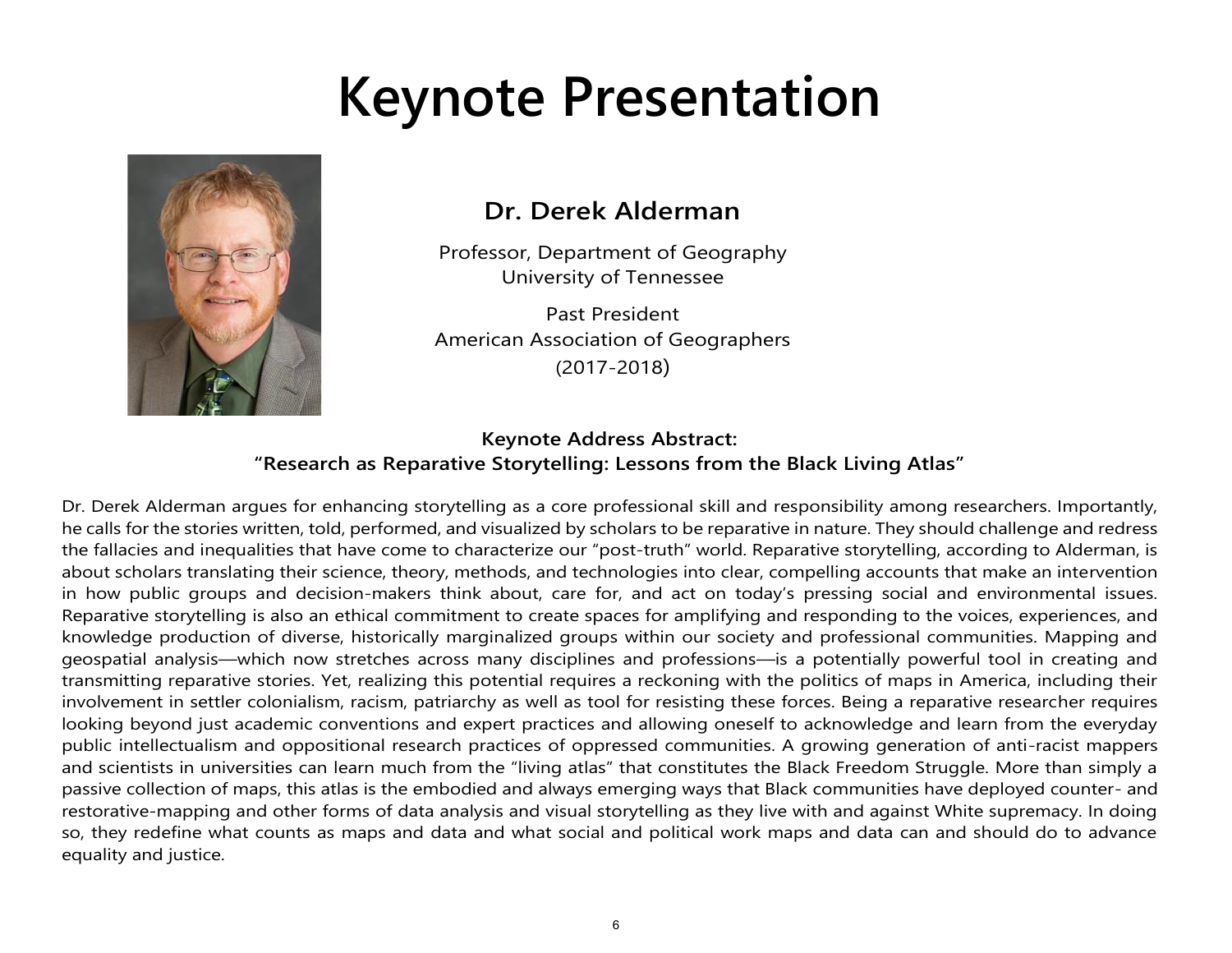# <span id="page-6-0"></span>**Thank You to our ASRF Partners!**

**The Forum is made possible with generous support from the University community. Financial contributions go to fund over fifty student awards.**

- o **Arts & Sciences**
- o **Biomedical Sciences**
- o **Bureau of Business & Economic Research**
- o **Center for Community Outreach & Applied Research**
- o **Center of Excellence for Appalachian Studies & Services**
- o **Clemmer College**
- o **Communication & Performance**
- o **Criminal Justice**
- o **Curriculum & Instruction**
- o **Dean of the College of Business & Technology**
- o **Dean of the College of Pharmacy**
- o **Educational Foundations & Special Education**
- o **Educational Leadership & Policy Analysis**
- o **Engineering, Engineering Technology, Surveying, & Interior Architecture**
- o **Environmental Health**
- o **Graduate School**
- o **Health Sciences**
- o **Internal Medicine**
- o **Medical Library**
- o **Nursing Center for Nursing Research**
- o **OB/GYN**
- o **Office of the Provost**
- o **Pathology**
- o **Pediatrics**
- o **Philosophy & Humanities**
- o **Physics & Astronomy**
- o **Political Science**
- o **Psychology**
- o **Public Health**
- o **Roan Scholars Leadership Program**
- o **Sherrod Library**
- o **Sociology & Anthropology**
- o **TRIO/McNair Program**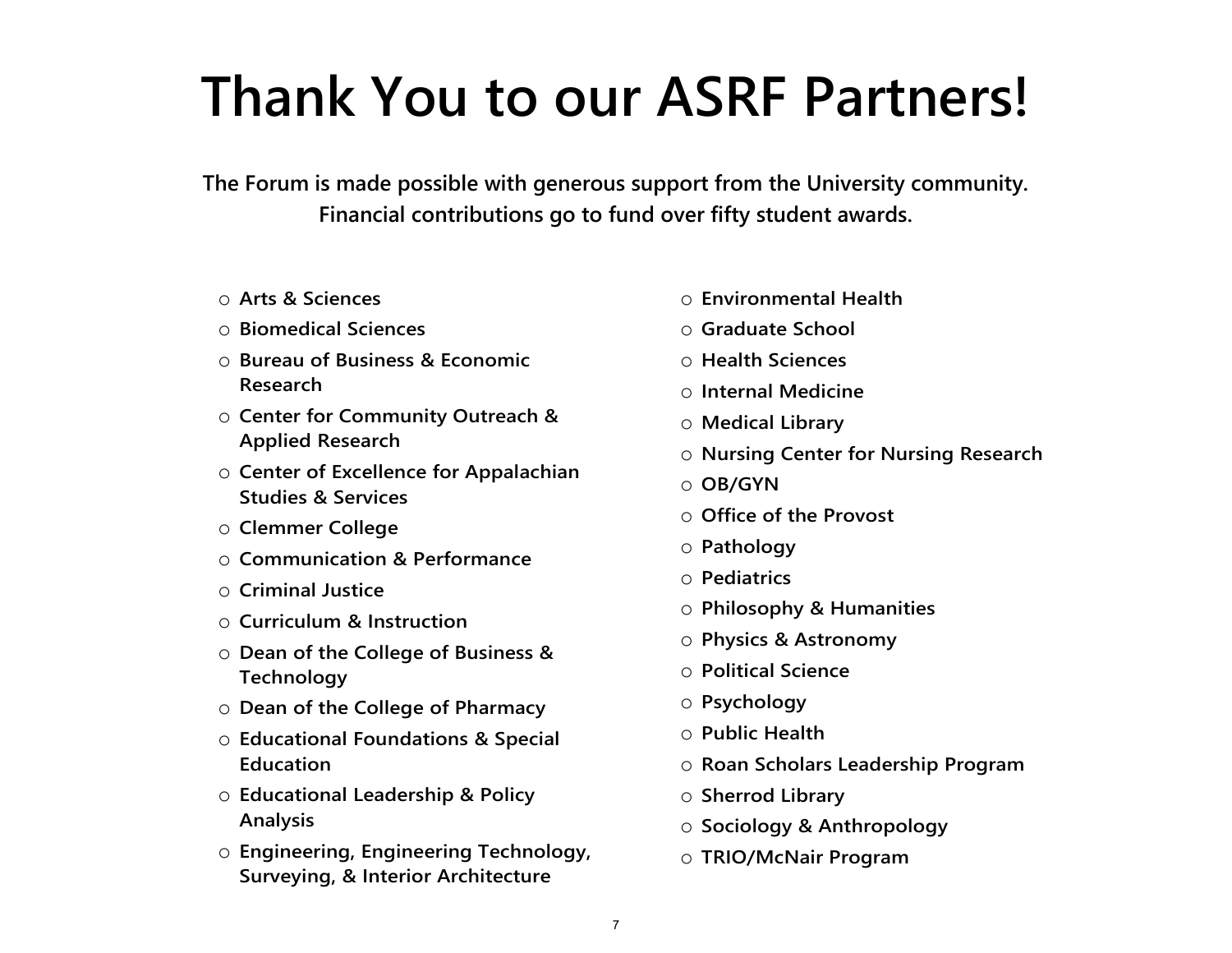# **ASRF Judges**

<span id="page-7-0"></span>**We gratefully acknowledge the following faculty and staff for giving their time and expertise to serve as ASRF Judges**

| Dr. Rebecca Adkins        | Dr. Marc Fagelson         | Dr. Ingrid Luffman       | Dr. David Roane         |
|---------------------------|---------------------------|--------------------------|-------------------------|
| Fletcher                  | Dr. William Flora         | Dr. Jane MacMorran       | Dr. Diego Rodriguez-Gil |
| Dr. Kate Beatty           | Dr. Robin Foreman         | Dr. Wondi Samuel Manalew | Dr. Phillip Scheuerman  |
| Dr. Sharon Bigger         | Dr. James Fox             | Dr. Laura Maphis         | Dr. Laurie Schroder     |
| Dr. Whitney Bignell       | Dr. Chaya Guntupalli      | Dr. Greta Marek          | Dr. Dane Scott          |
| Dr. Reid Blackwelder      | Dr. Nick Hagemeier        | Dr. Charles Mays         | Dr. Eric Sellers        |
| Dr. Myra Carew            | Dr. Theo Hagg             | Dr. Kimberly McCorkle    | Ms. Ashley Sergiadis    |
| Dr. Michelle Chandley     | Dr. Nathan Hale           | Dr. Sharon McGee         | Dr. Abbas Shilabin      |
| Dr. Allie Chroust         | Dr. Jennifer Hall         | Dr. Hua Mei              | Dr. Candice Short       |
| Dr. Suman Dalal           | Dr. JeanMarie Hendrickson | Dr. Martha Michieka      | Dr. Bess Sirmon-Taylor  |
| Dr. Gerald Deehan         | Dr. Mike Hoff             | Dr. Pam Mims             | Dr. Mike Smith          |
| Dr. Anthony DeLucia       | Dr. Donald Hoover         | Dr. Renee Miranda        | Dr. Michael Stone       |
| Dr. Julia Dodd            | Dr. Stephanie Horvath     | Dr. Paula Moody          | Dr. Kendrea Todt        |
| Dr. William R. Duncan     | Dr. Scott Jeffress        | Dr. Darrell Moore        | Dr. Joseph Tucciarone   |
| Dr. Saravanan Elangovan   | Dr. Cuihong Jia           | Dr. Diana Morelen        | Dr. Jonathan Wilson     |
| Dr. Mohamed Elgazzar      | Dr. Yong Jiang            | Dr. Shunbin Ning         | Dr. Valentin Yakubenko  |
| Dr. Susan Epps            | Dr. Thomas Jones          | Dr. Brian Noland         | Dr. Lev Yampolsky       |
| Dr. Eileen Ernenwein      | Dr. Ismail Kady           | Dr. Erik Petersen        |                         |
| Dr. Brandi Eveland-Sayers | Dr. Alissa Lange          | Dr. Brooks Pond          |                         |
| Dr. Ruth Facon-Granadozo  | Dr. Ying Li               | Dr. Ashana Puri          |                         |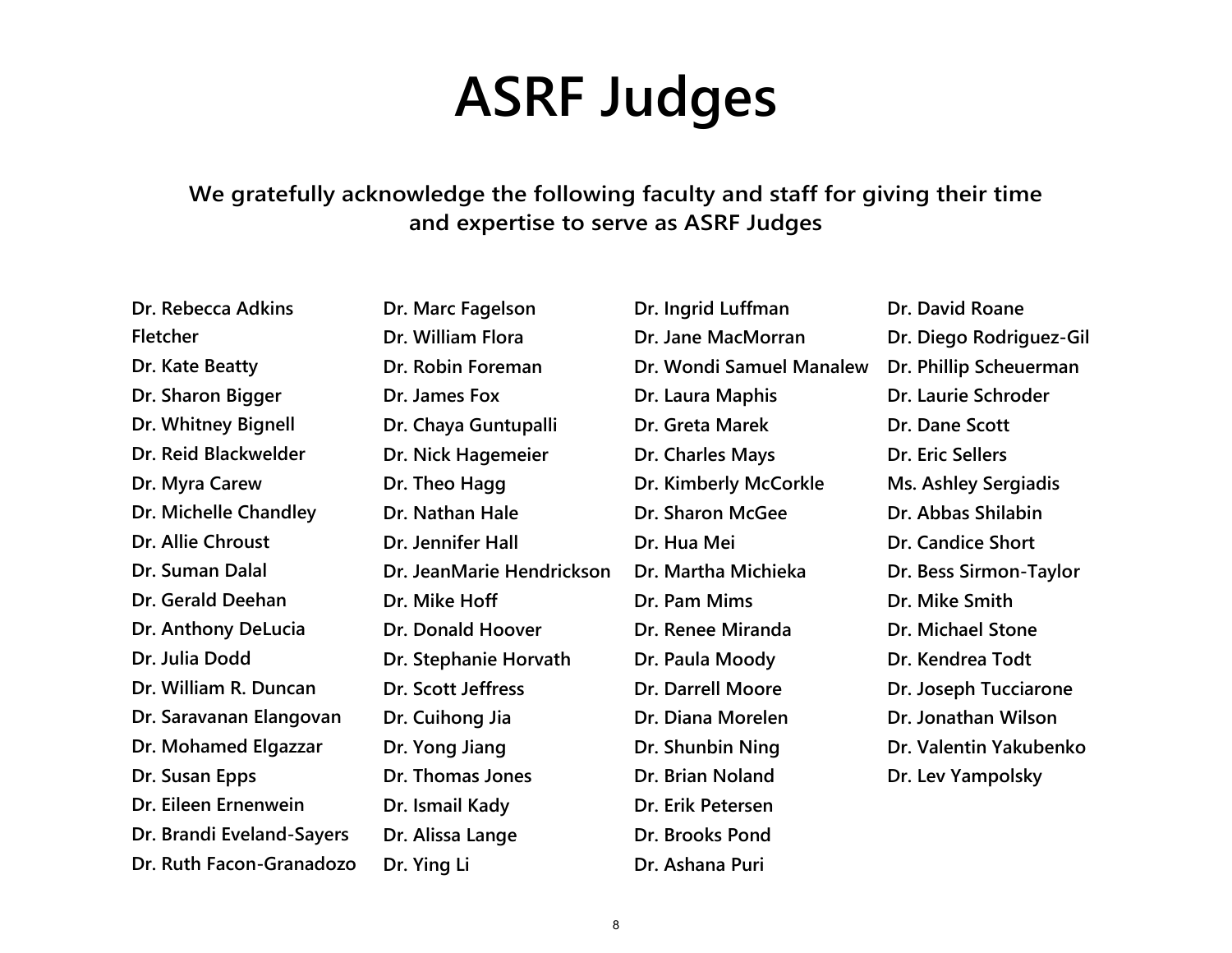# <span id="page-8-0"></span>**ASRF Advisory Committee**

**Dr. Joseph Shrestha, ASRF Chair Asst. Professor, Engineering, Engineering Technology and Surveying**

John Bossaer Asst. Professor, Pharmacy Practice

Candace Bright, Asst. Professor of Sociology

Russell Brown Professor, Biomedical Sciences

Wendy Eckert Director, Research & Sponsored Programs

Ruth Facun-Granadozo Asst. Professor, Early Childhood Education

> Nick Hagemeier Interim Vice Provost for Research

Kwangman Ko Asst. Professor, Counseling & Human Services

> Ingrid Luffman Asst. Professor, Geosciences

Sharon McGee Dean, College Graduate Continuing Studies

> Trena Paulus Director, Undergraduate Research

Ashley Sergiadis Asst. Professor, Library Administration

Kendrea Todt Asst. Professor, Nursing Undergraduate Programs

Advisory Committee Administrative Support: Ms. Angela Clark, Ms. Camille Josey, and Ms. Lindsay Keitzer, Office of Research & Sponsored Programs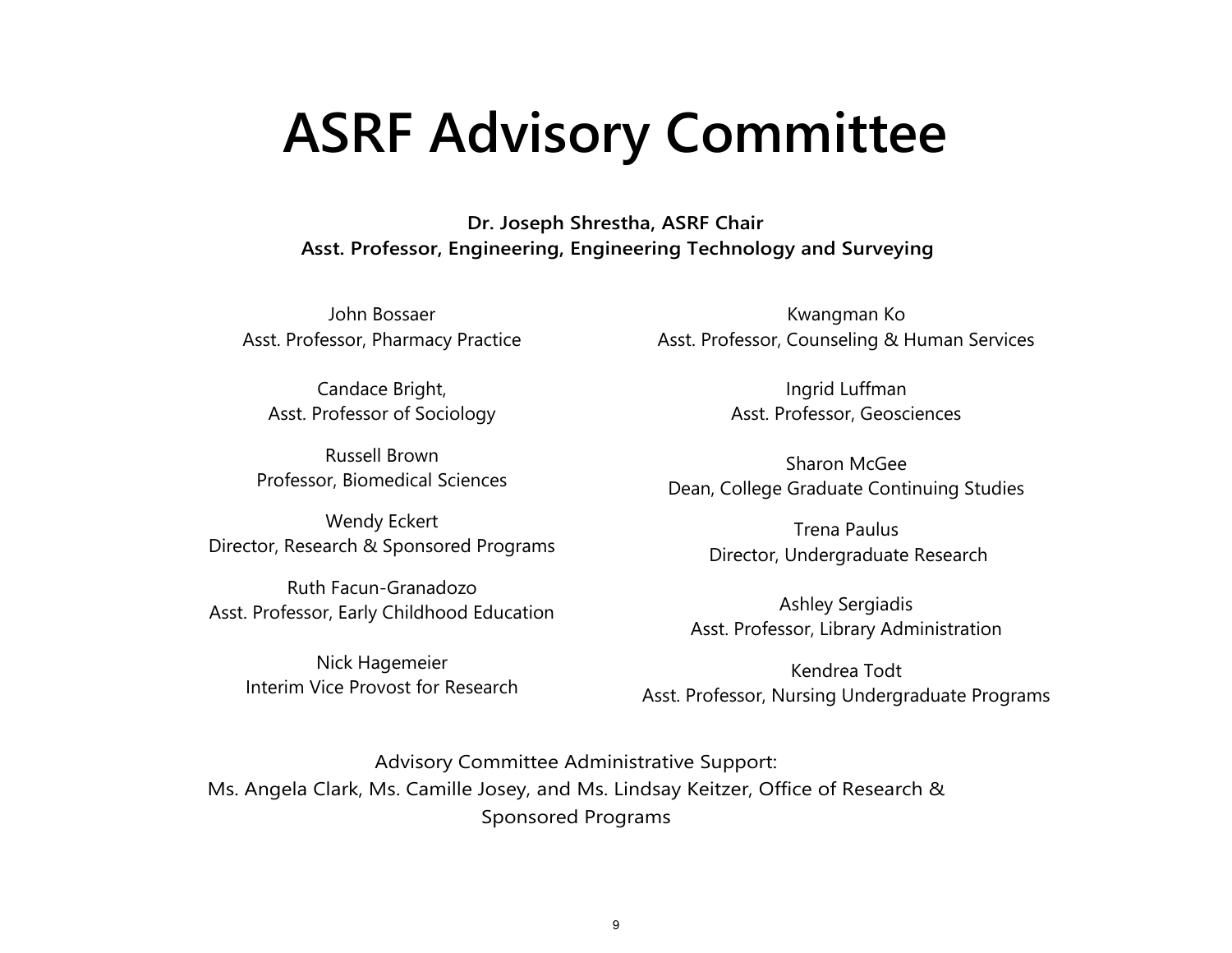# **A Special Thanks**

# <span id="page-9-0"></span>**We gratefully acknowledge the following faculty, staff and students for giving their time to serve the Appalachian Student Research Forum**

**ASRF Backup Judges:**

Dr. Biju Bajracharya, Dr. Russell Brown, Dr. Ginger Christian, Dr. Scott Honeycutt, Dr. Michelle Hurley

# **McNair Program Students:**

Amyre Cain, Kailey Magiera

**Student Employees:**  Lillie Edmonds, Mofeoluwa Jide-Jegede, Austin Kincer, Josie Vest

# **Office of Research & Sponsored Programs' Staff:**

Ms. Cynthia Hardin, Ms. Christine Skalko, Mr. Morgan Taylor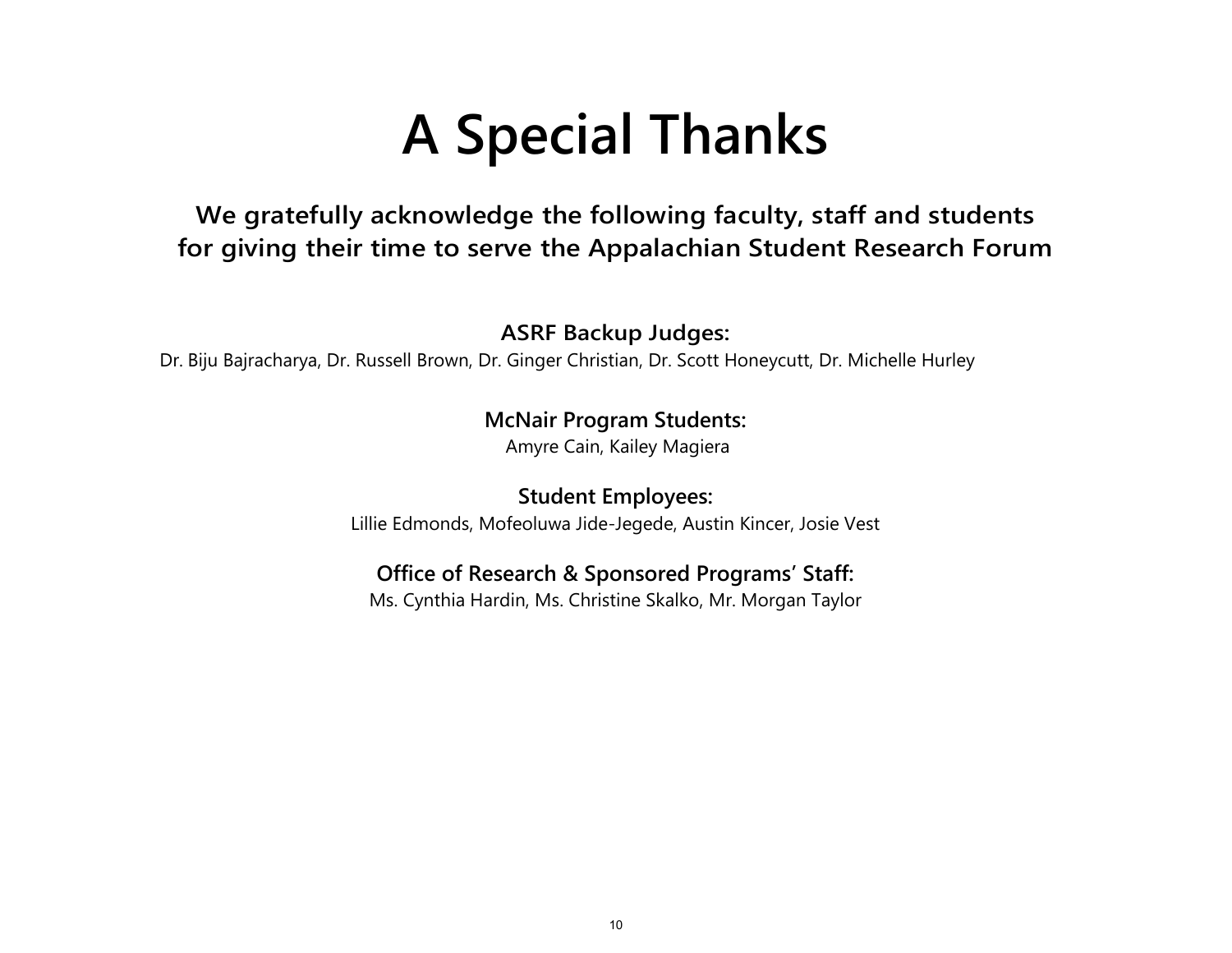# Appendix A: Oral Presentation Schedule Wednesday, April 6, 2022

**Location, Time, Subject Area-Presenter Class >> Presenter Name, Link to Abstract, Presentation Title**

# <span id="page-10-0"></span>**CULP FORUM 303**

| 9:00 AM-10:00 AM  | <b>BioSciences-Doctoral Students</b>                                                                                                          |
|-------------------|-----------------------------------------------------------------------------------------------------------------------------------------------|
|                   | Behera, Jyoti                                                                                                                                 |
|                   | https://dc.etsu.edu/asrf/2022/schedule/153                                                                                                    |
|                   | Novel Structural Characteristics of Oil Biosynthesis Regulator Protein Wrinkled2 in Avocado                                                   |
|                   | <b>Birchfield, Aaron</b>                                                                                                                      |
|                   | https://dc.etsu.edu/asrf/2022/schedule/5                                                                                                      |
|                   | Crystallization of a Unique Flavonol 3-O Glucosyltransferase found in Grapefruit                                                              |
| 10:00 AM-11:00 AM | <b>BioSciences-Doctoral Students</b>                                                                                                          |
|                   | Aldridge, Jessa                                                                                                                               |
|                   | https://dc.etsu.edu/asrf/2022/schedule/160                                                                                                    |
|                   | Decreased Reactive Oxygen Species Buffering Capacity May Underlie Arrhythmia Susceptibility in the Scn1b-/-<br>Mouse Model of Dravet Syndrome |
|                   | Keever, Kasey                                                                                                                                 |
|                   | https://dc.etsu.edu/asrf/2022/schedule/168                                                                                                    |
|                   | Cholinergic Signaling Regulates Macrophage Migration During Acute and Chronic Inflammation via A7 Nicotinic<br><b>Acetylcholine Receptor</b>  |
|                   | Kennard, Ben                                                                                                                                  |
|                   | https://dc.etsu.edu/asrf/2022/schedule/6                                                                                                      |
|                   | N-acetylcysteine (NAC) and Ondansetron (Zofran) Intravenous Compatibility Determination via RP-HPLC and LC-<br><b>MS/MS Methods</b>           |
| 1:00 PM-2:00 PM   | <b>Bio-Chem Sciences-Masters Students</b>                                                                                                     |
|                   | Agbakpo, Andy                                                                                                                                 |
|                   | https://dc.etsu.edu/asrf/2022/schedule/155                                                                                                    |
|                   | Extraction, Purification, and Characterization of Bioactive Compounds Produced by Janthinobacterium Lividum<br>Strain TAJX1901                |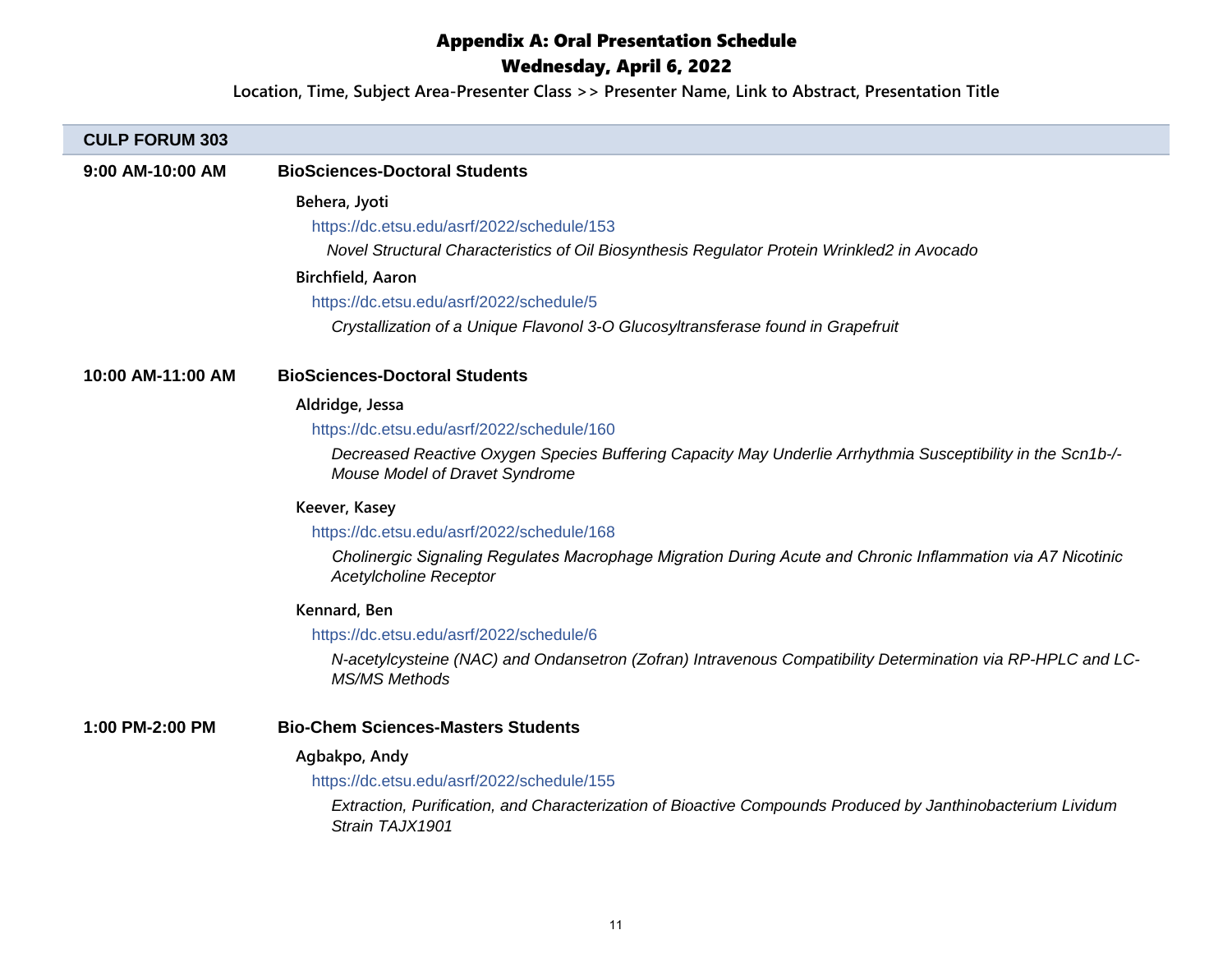#### https://dc.etsu.edu/asrf/2022/schedule/10

*Use of Selected Melatonin Derivatives as Spin Traps for Hydroxy Radicals: A Computational Studies.*

#### **Tetteh, Michael**

#### https://dc.etsu.edu/asrf/2022/schedule/9

*Folic Acid-Carbon Dots-Doxorubicin (FA-CD-DOX) Nanoparticles as Cancer Theranostic*

#### **2:00 PM-3:00 PM Bio-Chem Sciences-Masters Students**

#### **Moore, Emma**

#### https://dc.etsu.edu/asrf/2022/schedule/162

*Co-flowering Community Effects on the Relative Contribution of Pollen Quantity and Quality Limitation to the Reproductive Success of Four Clarkia Species*

#### **Rockow, David**

#### https://dc.etsu.edu/asrf/2022/schedule/8

*The Impact of Urbanization on Pollination Success in Asclepias syriaca (Common Milkweed), A Comprehensive Study*

#### **Snipes, Chelsie**

#### https://dc.etsu.edu/asrf/2022/schedule/164

*Variation in the Stylohyal-Tympanic Bone Articulation in Laryngeally Echolocating Bats and Its Implications Regarding Function*

#### **CULP FORUM 304**

#### **9:00 AM-10:00 AM Bio & Social Sciences-Doctoral Students & Fellows**

#### **Cartwright, Jake**

#### https://dc.etsu.edu/asrf/2022/schedule/42

*Development of Metastatic Merkel Cell Carcinoma Following the Excision of Same-Sided Recurrent Auricular Melanoma*

#### **Stanton, Melanie**

https://dc.etsu.edu/asrf/2022/schedule/158

*A Nurse Leader Residency Program: Improving Leadership Competencies*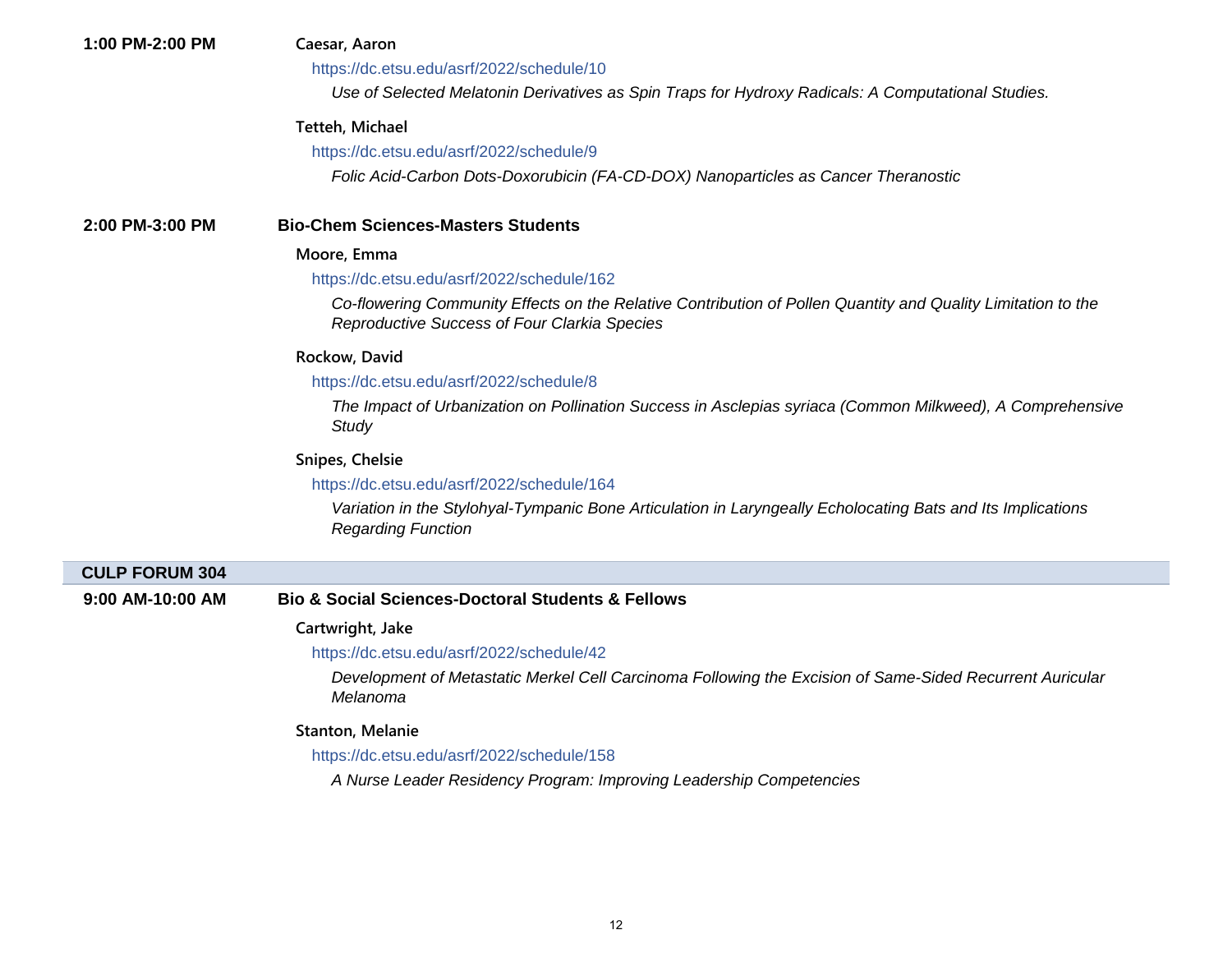| 10:00 AM-11:00 AM | <b>Bio &amp; Social Sciences-Doctoral Students &amp; Fellows</b>                                                                                             |
|-------------------|--------------------------------------------------------------------------------------------------------------------------------------------------------------|
|                   | Jones, Marissa                                                                                                                                               |
|                   | https://dc.etsu.edu/asrf/2022/schedule/166                                                                                                                   |
|                   | Effects of Alcohol Withdrawal on Sleep Macroarchitecture and Microarchitecture in Female and Male Rats                                                       |
|                   | Olomofe, Charles                                                                                                                                             |
|                   | https://dc.etsu.edu/asrf/2022/schedule/15                                                                                                                    |
|                   | Tobacco use among blue collar workers in Nigeria: A survey of Construction Artisans in Ekiti state                                                           |
|                   | Zarin, Tyler                                                                                                                                                 |
|                   | https://dc.etsu.edu/asrf/2022/schedule/156                                                                                                                   |
|                   | Hypocretin-Receptor Antagonists for Treatment of Methamphetamine Use Disorder                                                                                |
| 11:00 AM-12:00 AM | <b>Bio &amp; Social Sciences-Doctoral Students &amp; Fellows</b>                                                                                             |
|                   | Dismuke, Alexandria                                                                                                                                          |
|                   | https://dc.etsu.edu/asrf/2022/schedule/16                                                                                                                    |
|                   | The Interaction Effect of Impression Motivation and Impression Efficacy on Social Anxiety: Analyzing Situational and<br><b>Dispositional Differences</b>     |
|                   | Mahan, Kristin                                                                                                                                               |
|                   | https://dc.etsu.edu/asrf/2022/schedule/14                                                                                                                    |
|                   | Examining Effects of Direct and Indirect Experiences of Childhood Adversity on Suicidality in Youth who have<br><b>Engaged in Sexually Abusive Behaviors</b> |
| 1:00 PM-2:00 PM   | <b>Public Health-Masters Students</b>                                                                                                                        |
|                   | Abakah, Bernard                                                                                                                                              |
|                   | https://dc.etsu.edu/asrf/2022/schedule/161                                                                                                                   |
|                   | Non-Destructive Imaging of Phytosulfokine Trafficking Using a Fiber-Optic Fluorescence Microscope                                                            |
|                   | Headrick, Joseph                                                                                                                                             |
|                   | https://dc.etsu.edu/asrf/2022/schedule/151                                                                                                                   |
|                   | The Effects of Dysregulating Cyclic-di-GMP Pathways on Survival of Salmonella in Chicken Eggs                                                                |
|                   | Reynolds, Garrett                                                                                                                                            |
|                   | https://dc.etsu.edu/asrf/2022/schedule/13                                                                                                                    |
|                   | Cyclic Di-GMP Regulates Biofilm Formation, Desiccation Tolerance, and Motility in Acinetobacter Baumannii                                                    |
|                   |                                                                                                                                                              |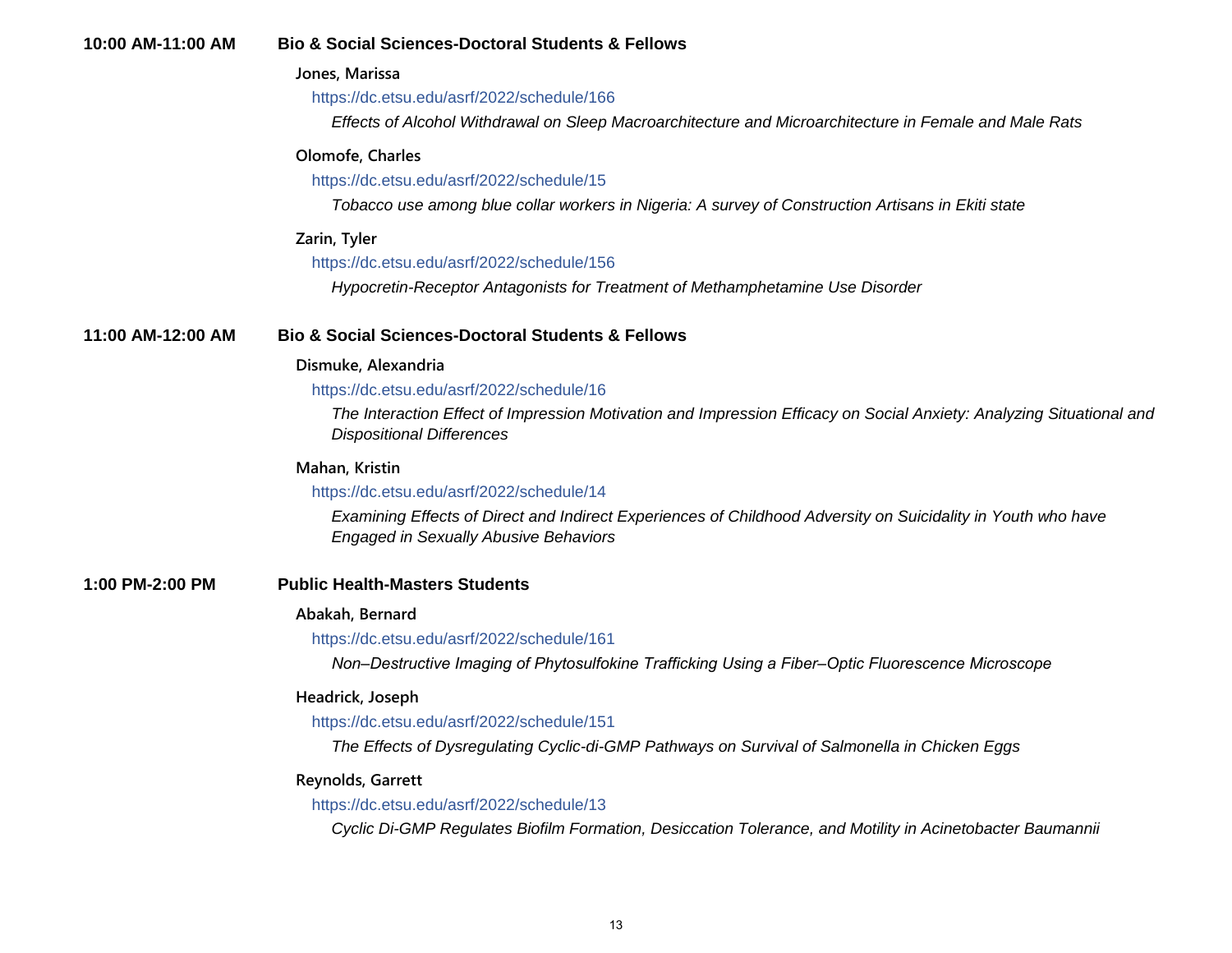#### **2:00 PM-3:20 PM Public Health-Masters Students**

#### **Daniel, Kelly**

#### https://dc.etsu.edu/asrf/2022/schedule/1

*Building the Puzzle: An Exploration of Parenting, Emotion Socialization, Adversity and their Associated Psychosocial Outcomes in Appalachia.*

#### **Howard, Amy**

#### https://dc.etsu.edu/asrf/2022/schedule/163

*At the Intersection of Transgender Attitudes, Identity Politics, and Vote Choice*

#### **Nriagu, Valentine**

#### https://dc.etsu.edu/asrf/2022/schedule/7

*The Prevalence of Cardio-Metabolic Conditions (Diabetes, Hypertension, and Obesity) Before and During COVID-19 and Association with Health and Sociodemographic Factors*

#### **Nwaneki, Chisom**

#### https://dc.etsu.edu/asrf/2022/schedule/152

*Chronic Disease Risk Factors among Women in Tennessee*

#### **CULP FORUM 311**

#### **9:00 AM-10:00 AM HealthCare-Doctoral Students**

#### **Al Ksir, Kawther**

#### https://dc.etsu.edu/asrf/2022/schedule/167

*Motivational Interviewing to Improve Self-Management in Youth with Type 1 Diabetes : A Randomized Clinical Trial*

#### **Ayo, Adeola**

#### https://dc.etsu.edu/asrf/2022/schedule/150

*A Cross-sectional Descriptive Study of Patient Satisfaction among Community-dwelling Medicare Beneficiaries with Diabetes*

#### **Oke, Adekunle**

#### https://dc.etsu.edu/asrf/2022/schedule/3

*COVID 19 Vaccine Hesitancy and Health Literacy among Southern States in the United States*

#### **10:00 AM-11:00 AM HealthCare-Doctoral Students**

#### **Adebayo-Abikoye, Esther**

#### https://dc.etsu.edu/asrf/2022/schedule/157

*The Association Between Substances Related Behavior and High Blood Pressure Among Women in the United States*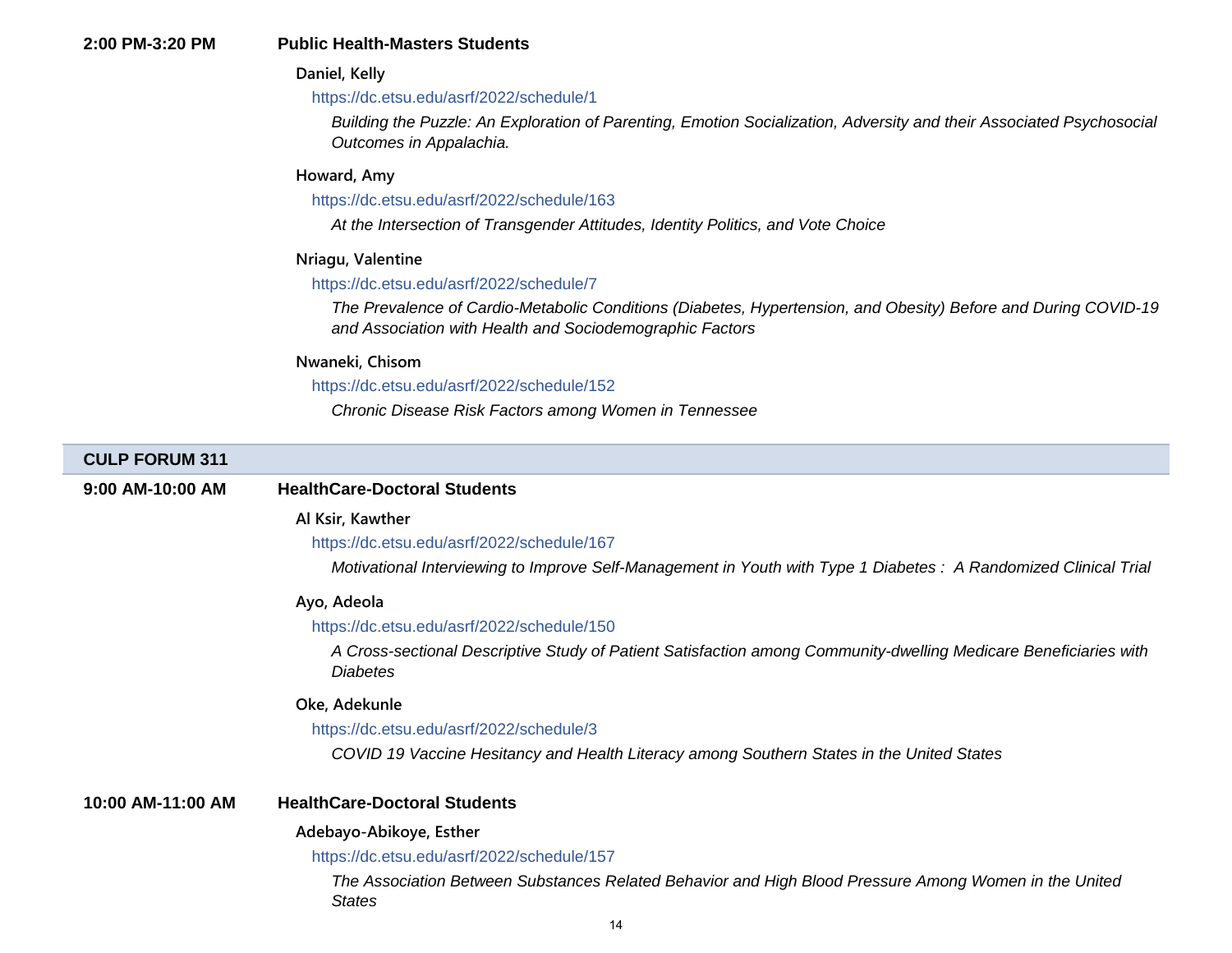#### **10:00 AM-11:00 AM Adelli, Rakesh**

#### https://dc.etsu.edu/asrf/2022/schedule/154

*Access to Contraceptive Services during the COVID-19 Pandemic: Perceptions of Choose Well Hospital Partners*

#### **Osedeme, Fenose**

#### https://dc.etsu.edu/asrf/2022/schedule/2

*Perceptions, knowledge, and attitudes about Long-Acting Reversible Contraceptives (LARCs) among Women in Appalachian Tennessee*

#### **1:00 PM-2:40 PM Bio-Environmental Sciences -Masters Students**

#### **Bittner, Kyle**

#### https://dc.etsu.edu/asrf/2022/schedule/165

*Amine and Pesticide Detection with Phthalocyanines*

#### **Clark, Sarah**

#### https://dc.etsu.edu/asrf/2022/schedule/12

*Community Structure Analysis of Mammals Found at the Gray Fossil Site, TN*

#### **Fashina, Lukman**

#### https://dc.etsu.edu/asrf/2022/schedule/149

*Evaluation of Karst Spring Water Quality Using Water Quality Indices in Northeast Tennessee*

#### **Hardgrave, Aaron**

#### https://dc.etsu.edu/asrf/2022/schedule/11

*Osteological Comparisons of the Eastern Newt (Notophthalmus viridescens) Between the Terrestrial Eft and Adult Stage.*

#### **Wiser, Darrell**

#### https://dc.etsu.edu/asrf/2022/schedule/159

*Evaluating Spatiotemporal Patterns in US Tornado Occurrence with Space Time Pattern Mining: 1950-2019 and 1980-2019*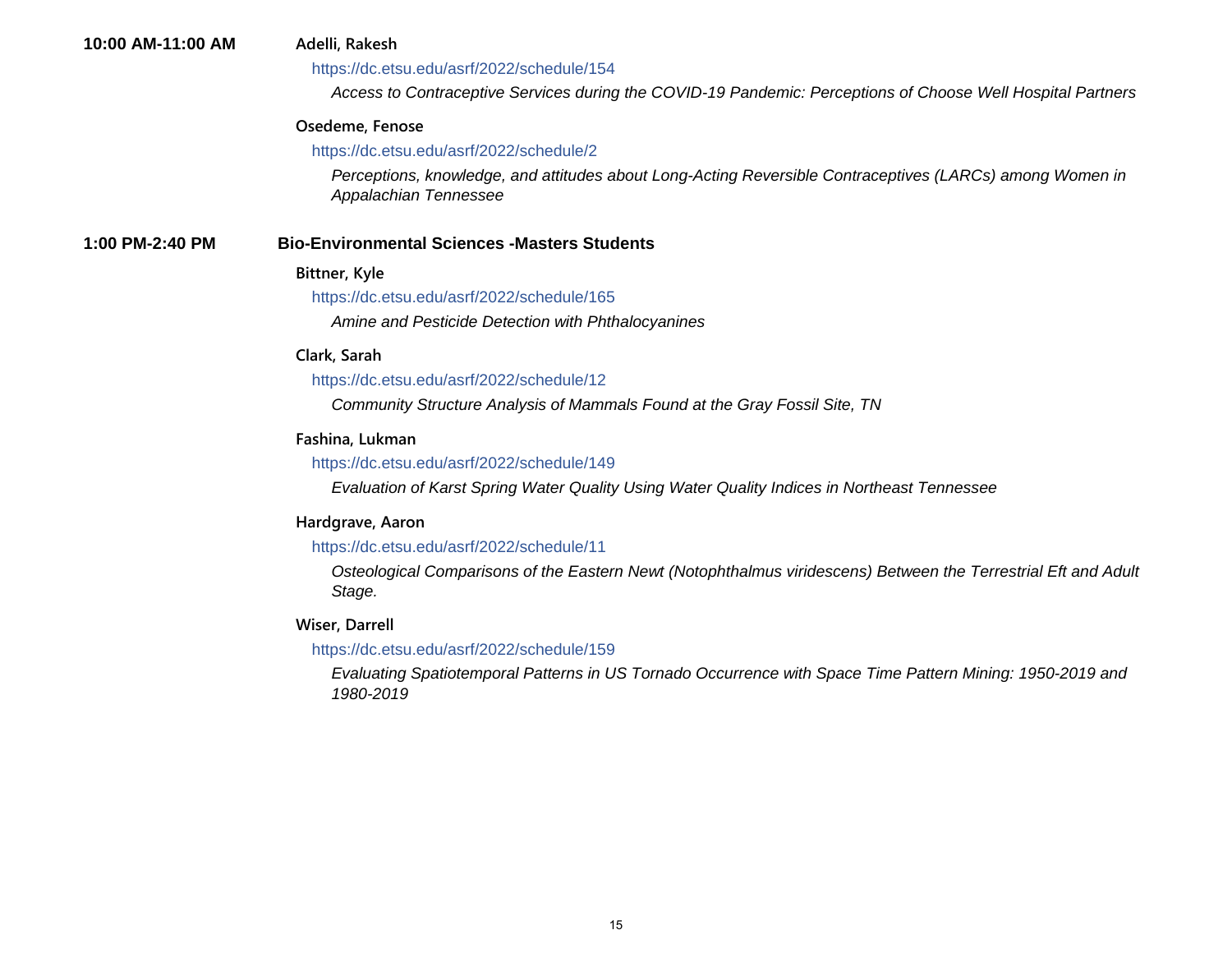# Appendix B: Poster Presentation Schedule 9am to 12pm, Thursday, April 7, 2022 CULP CENTER BALLROOM

**Presenter Class-Subject Area >> Presenter Name, Link to Abstract, Presentation Title**

#### <span id="page-15-0"></span>**Doctoral Students-BioSciences**

#### **Caviness, Dalton**

https://dc.etsu.edu/asrf/2022/schedule/74

*Olfactory Dysfunction in SARS-CoV-2 Infection: Benefits of Including Smell Tests in COVID-19 Patients*

**Hudson, Rachel**

https://dc.etsu.edu/asrf/2022/schedule/85

*Noise Exposure Effects in Extended High Frequencies*

#### **Owens, Misty**

https://dc.etsu.edu/asrf/2022/schedule/99

*Transcutaneous Auricular Vagal Nerve Stimulation (taVNS) as a Potential Treatment for Cardiac, Gastric Motility, and Migraine Disorders*

#### **Peeters, Loren**

#### https://dc.etsu.edu/asrf/2022/schedule/113

*Metabotropic Glutamate Receptor Type 5 (Mglu5) as a Therapeutic Target Towards the Enhanced Rewarding Effects of Nicotine and Deficits in Sensorimotor Gating in a Heritable Model of Drug Abuse Vulnerability in Psychosis*

#### **Toma, Nicholas**

https://dc.etsu.edu/asrf/2022/schedule/31

*An SEM Study of Blastodinium Parasitism of Estuarine Calanoid Copepods: Impact on Mankind*

# **Doctoral Students-HealthCare Group A**

#### **Adeniran, Esther**

https://dc.etsu.edu/asrf/2022/schedule/127

*Prevalence and Determinants of Dental Care Visits among Tennessee Seniors: Results from a Longitudinal Study*

#### **Diem, Karee**

https://dc.etsu.edu/asrf/2022/schedule/73

*Assessing Self-Efficacy in Families of Children with Hearing Concerns through an Audiological Early Intervention Training*

#### **Johnson, Haley**

#### https://dc.etsu.edu/asrf/2022/schedule/103

*Readability and Quality of Patient Education Materials Pertaining to Benign Paroxysmal Positional Vertigo*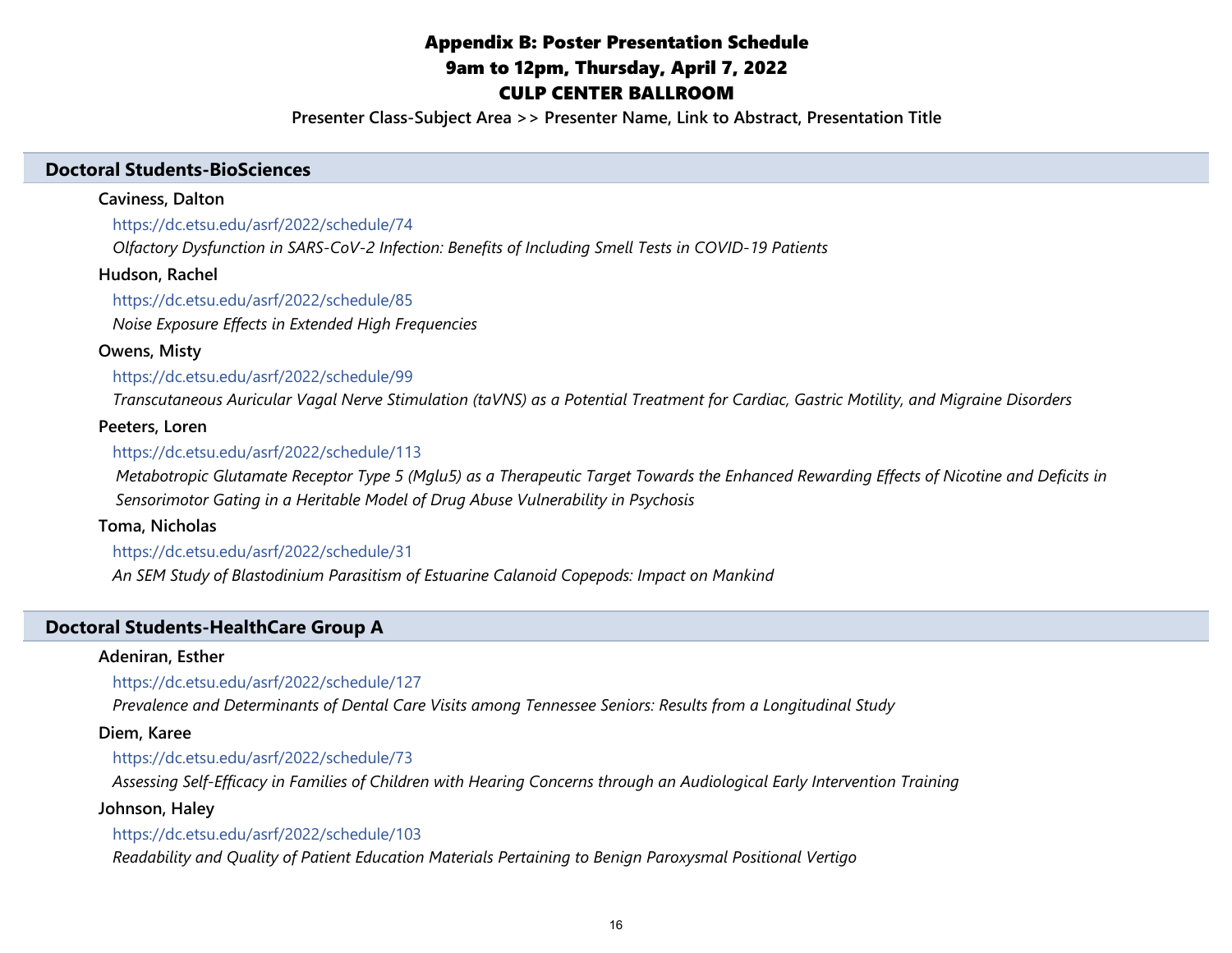# **Parungao, Daryl**

https://dc.etsu.edu/asrf/2022/schedule/144

*Exploring the Experiences of Emerging Adulthood Among Rural Appalachian Students*

# **Ridley, Elizabeth**

# https://dc.etsu.edu/asrf/2022/schedule/128

*The Effects of Rejection Sensitivity on Attention and Performance Monitoring Event-Related Potentials*

# **Doctoral Students-HealthCare Group B**

# **Ameh, Mary**

https://dc.etsu.edu/asrf/2022/schedule/92

*Screening for Adverse Childhood Experiences in Primary Care.*

# **Burleson, Courtney**

https://dc.etsu.edu/asrf/2022/schedule/112

*Improving Coordinated Mental Health Care Through an Enhanced Referral Process: A Quality Improvement Project*

# **Melton, Margaret**

https://dc.etsu.edu/asrf/2022/schedule/114

*Do Block Grant Resources Equitably Reach Rural Communities?  A 50 State Analysis*

# **Minnick, Christen**

https://dc.etsu.edu/asrf/2022/schedule/140

*An Economic Assessment of Smokefree Restaurant Establishments in Tennessee: Implications for Other Smoking Establishments*

# **Sossong, Stephanie**

https://dc.etsu.edu/asrf/2022/schedule/104

*Improving Diabetes Self-Management Education and Support (DSMES) Referrals in the Primary Care Setting*

**Surles, Kristen**

https://dc.etsu.edu/asrf/2022/schedule/64

*Clinic Capacity to Provide Patient-centered Contraceptive Care to Adolescents in the U.S. South: Impact of Rurality and Clinic Type*

# **Doctoral Students-Non-competitive**

# **Bowman, Jacqlyne**

# https://dc.etsu.edu/asrf/2022/schedule/87

*Implementation of Evidenced-based Practices to Improve Follow-up Care Following an Inpatient Mental Health Hospitalization*

# **Galler, Nicole**

# https://dc.etsu.edu/asrf/2022/schedule/78

*The Relationship Between Health Care Utilization and Social Engagement Among Aging Populations in Urban and Non-urban Communities*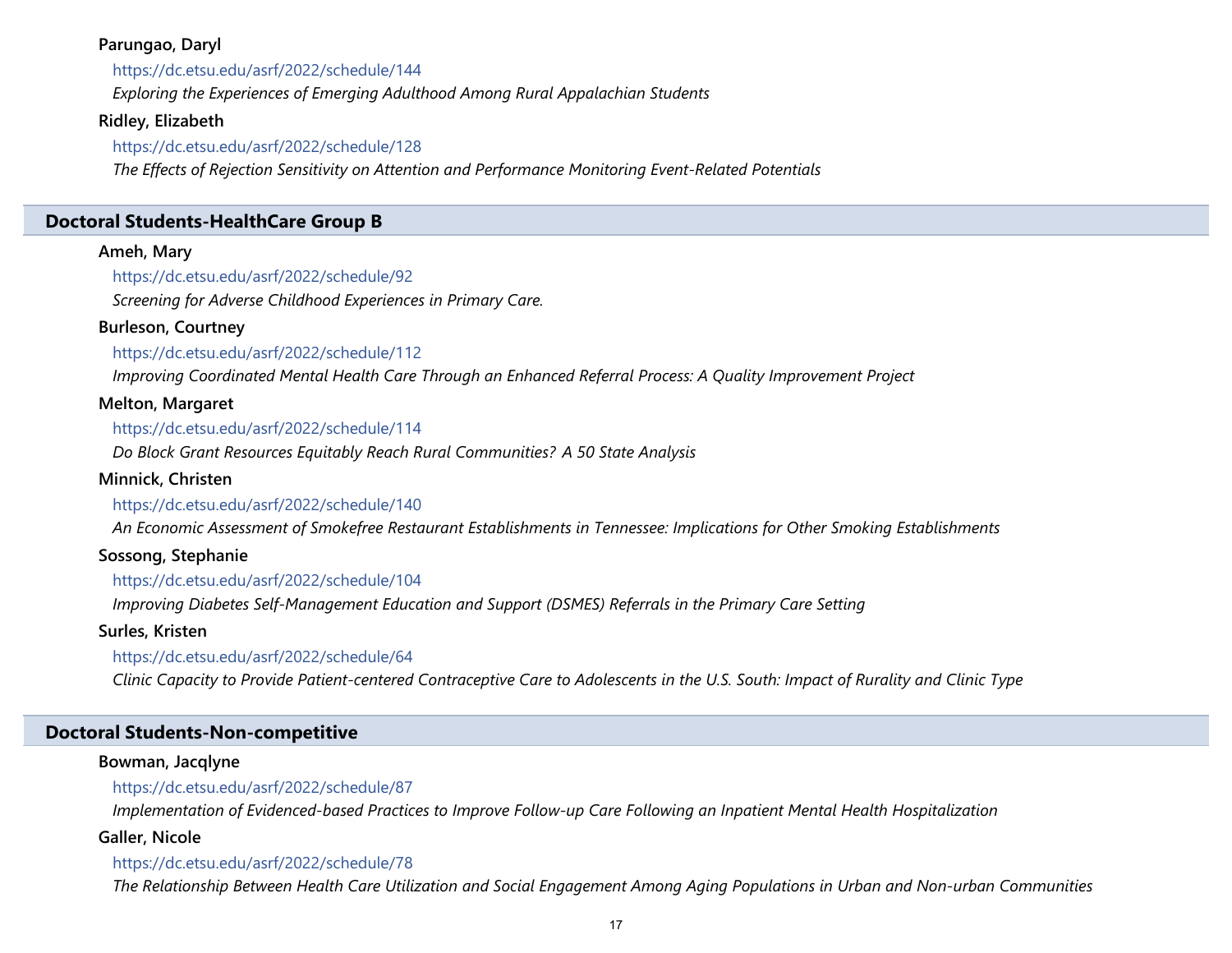#### **Jones, Caitlin**

#### https://dc.etsu.edu/asrf/2022/schedule/77

*Light level contributes to habitat selection in the Common House Spider Parasteatoda tepidariorum (Araneae: Theridiidae)*

#### **Kalariya, Deep**

https://dc.etsu.edu/asrf/2022/schedule/45

*Case of Fluoxetine-induced Enuresis in a Female Patient*

#### **Masters Students-Bio-Chem Sciences**

# **Aldridge, Gabriel**

#### https://dc.etsu.edu/asrf/2022/schedule/122

*Effects of Single and Dual Hypocretin-receptor Blockade or Knockdown of Hypocretin Amygdalar Projections on Alcohol Drinking in Dependent Male Rats*

#### **Arije, Amonah**

#### https://dc.etsu.edu/asrf/2022/schedule/124

*Purification and Structural Elucidation of Bioactive Metabolites Isolated From Soil Bacterium Arthrobacter Sp. Strain TAJX1902*

#### **Cornett, Abigail**

#### https://dc.etsu.edu/asrf/2022/schedule/90

*Determining the Polymicrobial Relationship Between Candida albicans and Enterobacter spp*

#### **Holman, Miranda**

#### https://dc.etsu.edu/asrf/2022/schedule/82

*Investigating the Effect of Salcaprozate Sodium on Skin Permeation of Cromolyn Sodium*

#### **Peprah-Yamoah, Emmanuel**

#### https://dc.etsu.edu/asrf/2022/schedule/29

*Phosphorus-Doped Carbon Fiber Ultramicroelectrodes as Electrochemical Sensors for Detection of Hydrogen Peroxide*

#### **Masters Students-Bio-Geo Sciences**

#### **Bruce, Charles**

https://dc.etsu.edu/asrf/2022/schedule/38

*Affinity of Arctomeles dimolodontus and other Old-World Badgers (Melinae: Mustelidae: Carnivora)*

#### **Jaffe, Karah**

#### https://dc.etsu.edu/asrf/2022/schedule/133

*Evaluating Bat Roost Abundance: A Comparison of Drone-Acquired Thermal Imagery and Acoustic Recordings with Visual Observers*

#### **Long, Mitchell**

#### https://dc.etsu.edu/asrf/2022/schedule/69

*Risk-Prone and Risk-Averse Foraging Strategies Enable Niche Partitioning in Two Diurnal Orb-Weaving Spider Species*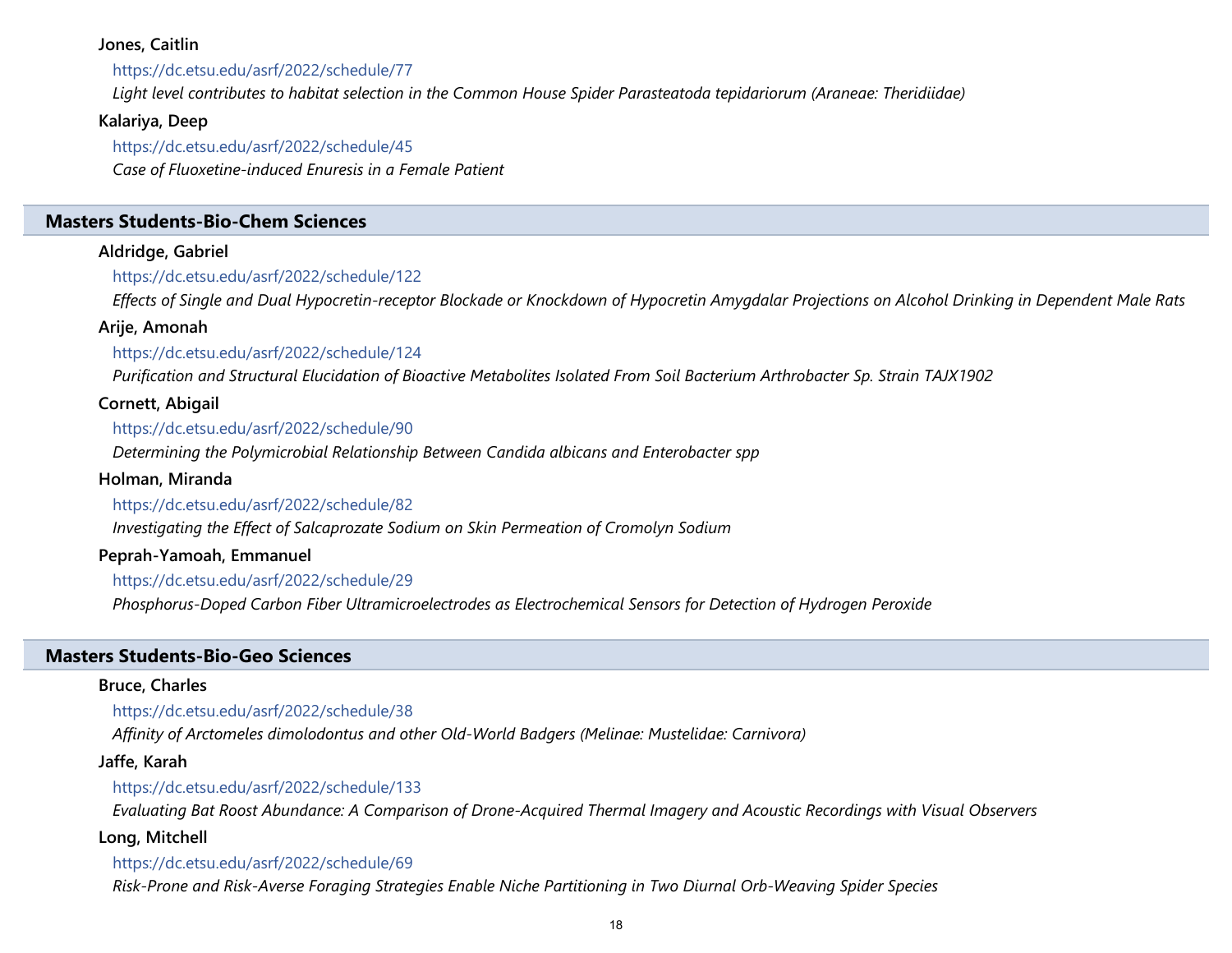#### **Ragsdale, Raven**

#### https://dc.etsu.edu/asrf/2022/schedule/75

*Eclosion and Locomotor Circadian Rhythms and Differently Entrained to Temperature and Light Cycles in the Flesh Fly Sarcophaga Crassipalpis*

### **Xu, Ziqi**

#### https://dc.etsu.edu/asrf/2022/schedule/102

*Mice and Rats (Rodentia: Cricetidae) from the Pliocene Age Gray Fossil Site of Tennessee and Their Paleoecological Implications*

# **Masters Students-GeoSpatial Sciences**

#### **Linam, Bob**

#### https://dc.etsu.edu/asrf/2022/schedule/107

*Mapping the Buried Fort of Los Adaes, Capital of Spanish Texas 1729-1770, Using Geophysics*

#### **Olawuyi, Omobolaji**

#### https://dc.etsu.edu/asrf/2022/schedule/120

*Spatiotemporal Analysis of the COVID-19 Pandemic in School-age Children (5-18 years) in Washington and Johnson County, TN*

#### **Pierce, Briar**

https://dc.etsu.edu/asrf/2022/schedule/26 *History to Data: Converting Topographic Maps into Digital Elevation Models*

#### **White, Heather**

#### https://dc.etsu.edu/asrf/2022/schedule/62

*Searching for Unmarked Graves at Historic Carter Mansion, Elizabethton, TN*

#### **Whiteman, Rachel**

https://dc.etsu.edu/asrf/2022/schedule/142 *Risk Assessment of Slope Movement in Watauga County, North Carolina*

#### **Masters Students-Public Health**

#### **Adenusi, Adedeji**

https://dc.etsu.edu/asrf/2022/schedule/58

*Do Heavy Smoking and Early Onset of Smoking and Heavy Alcohol Intake Increase the Chance of Heart Condition?*

#### **Asifat, Olamide**

#### https://dc.etsu.edu/asrf/2022/schedule/119

*Low Birth Weight and Its Associated Risk Factors in The United States Using National Survey of Children Health Data 2016-2020*

#### **Kearley, Justin**

https://dc.etsu.edu/asrf/2022/schedule/116

*Surveillance of COVID-19 in Two Northeast Tennessee School Districts*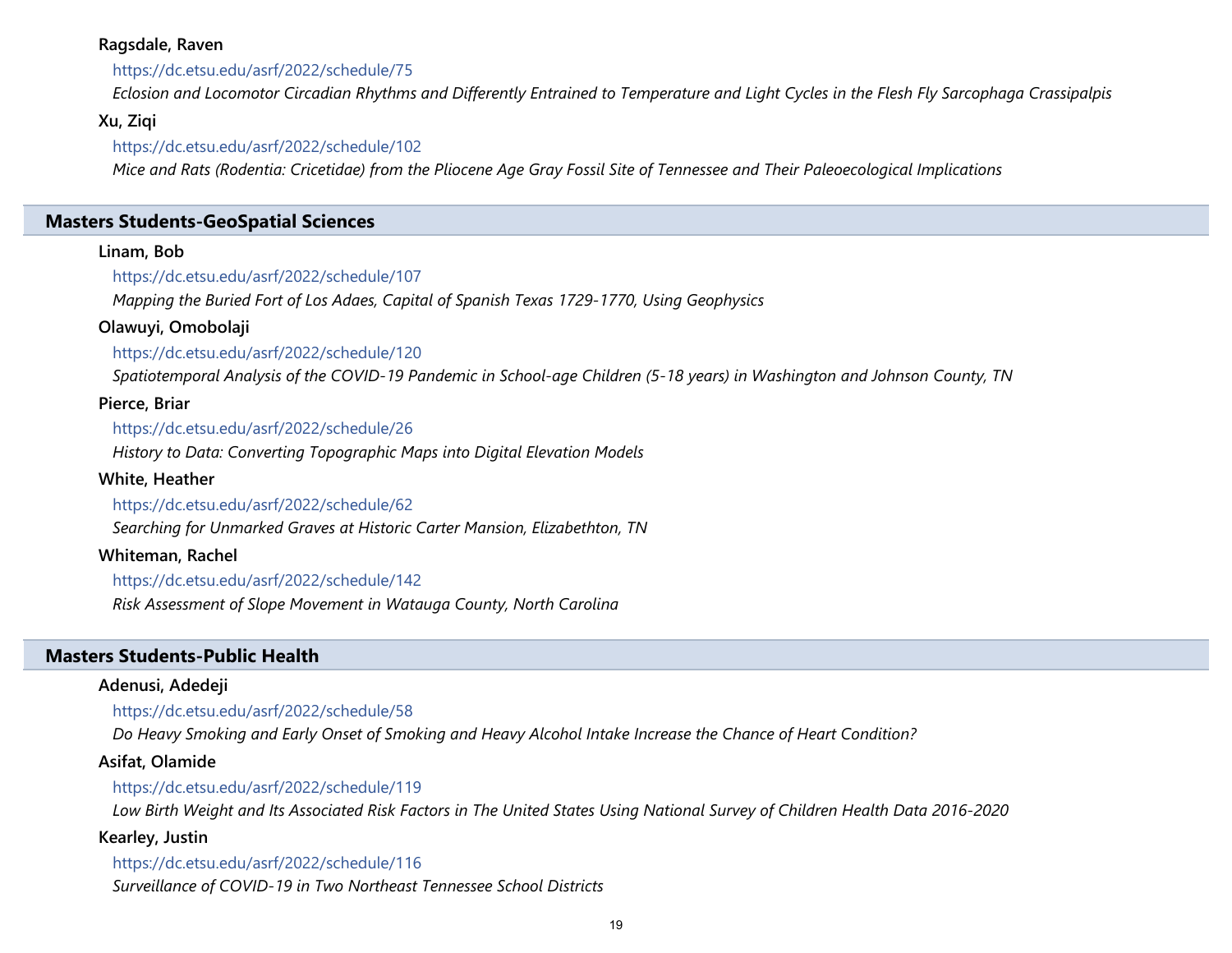### **Olagunju, Olajide**

https://dc.etsu.edu/asrf/2022/schedule/59

*The Effect of Heavy Alcohol Consumption On Coronary Heart Disease Among U.S. Adults: Using The 2020 BRFSS Annual Survey Data*

# **Onakpoma, Francis**

#### https://dc.etsu.edu/asrf/2022/schedule/118

*National and Tennessee Trends in the Prevalence of Obesity and Overweight among High School Students Using YRBS Data 1999-2019*

# **Sloop, Ada**

https://dc.etsu.edu/asrf/2022/schedule/97

*The Importance of Positive Interaction within Assistance Work in Appalachia*

# **Turner, Marissa**

# https://dc.etsu.edu/asrf/2022/schedule/67

*Malaria in Children Under the Age of 5 from Sierra Leone in 2019*

# **Williams, Mekyala**

# https://dc.etsu.edu/asrf/2022/schedule/23

*Helping or Hovering: Examining Social Loafing and the Free-Rider Effect in Youth's Transition Readiness*

# **Masters Students-Non-competitive**

# **Annor, Eugene**

### https://dc.etsu.edu/asrf/2022/schedule/33

*Race, Gender and Mental Health Outcomes in Tennessee*

#### **Jones, Carmen**

#### https://dc.etsu.edu/asrf/2022/schedule/145

*Enhanced Integration of Behavioral/Mental Health Care at a Nurse-Managed Federally Qualified Health Center (FQHC) in Southern Appalachia*

#### **Smith, Mary**

#### https://dc.etsu.edu/asrf/2022/schedule/88

*School-Based SLPs' Perceptions and Attitudes of Leadership*

# **Tafesse, Yordanos**

# https://dc.etsu.edu/asrf/2022/schedule/117

*Racial Disparities Associated With Colon Cancer Screening in a Nationally Representative Sample; A Cross-sectional Study*

# **Medical Students-BioSciences**

# **Noordin, Naveed**

https://dc.etsu.edu/asrf/2022/schedule/34

*Evaluating the Efficacy of Thiel Cadavers Versus Low Fidelity Simulation Plastic Mannequins for Teaching Intubation Skills in Medical Education*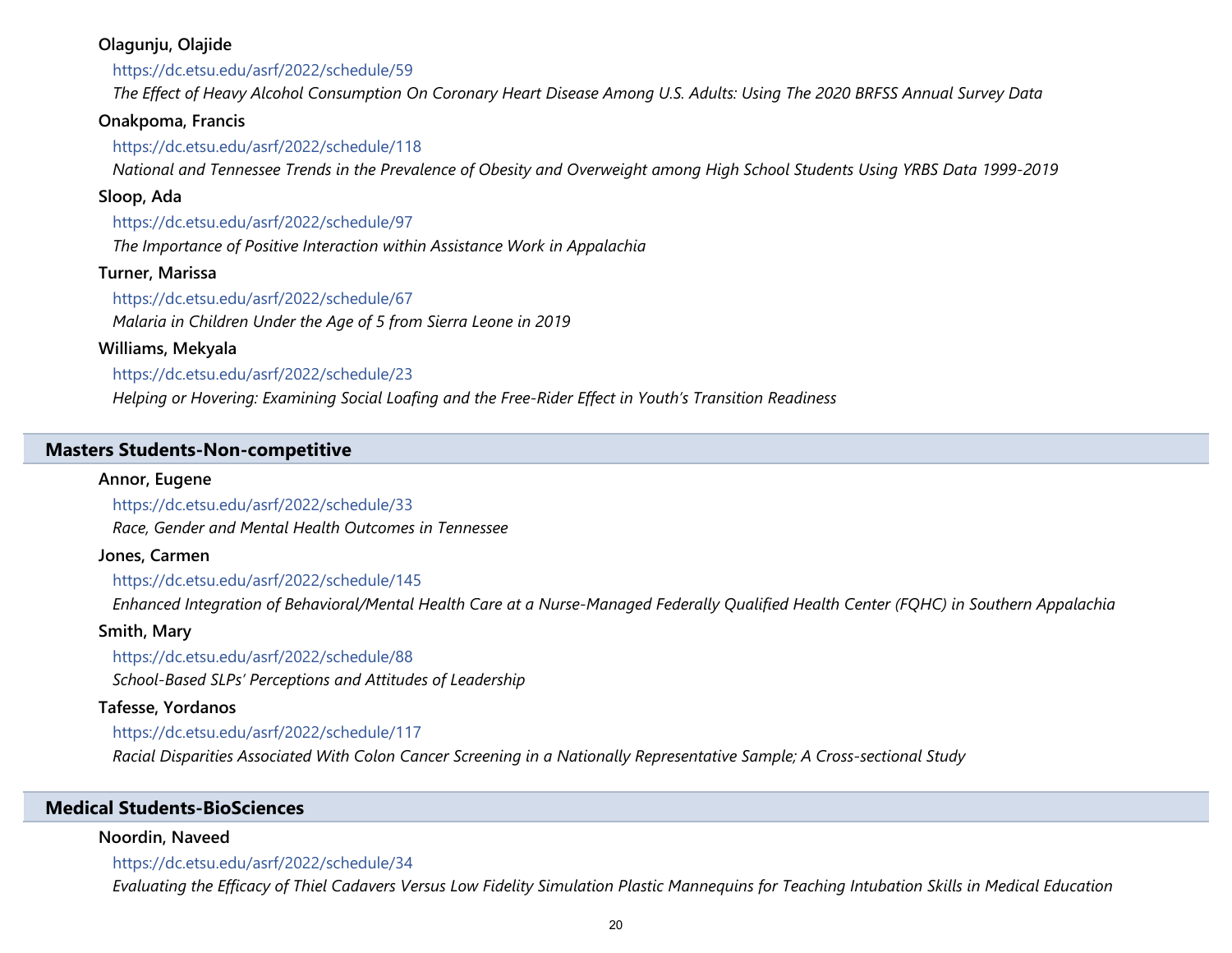#### **Razura, Diego**

https://dc.etsu.edu/asrf/2022/schedule/95

*Design, Molecular Cloning and Expression of Integrin αD Mutants for the Functional Analysis of Integrin Ligand Binding Properties*

#### **Roberts, Nicholas**

https://dc.etsu.edu/asrf/2022/schedule/130 *Production of NRF2 and p62 in EBV Latency*

#### **Siddiqui, Nausheen**

https://dc.etsu.edu/asrf/2022/schedule/111

*The Effects of Chronic Stress on CNTF/UCN3 in the pBNST and Hypothalamic PVN in Mice*

### **Yang, Yong**

#### https://dc.etsu.edu/asrf/2022/schedule/135

*The Anxiety- and Depression-like Behavioral Profile of Astrocytic FAK Knockout Mice*

# **Medical Students-Case Studies**

#### **Gersch, Hannah**

https://dc.etsu.edu/asrf/2022/schedule/56

*Factitious Disorder Presenting as the Intentional Swallowing of Foreign Objects*

#### **Howard, Rebecca**

#### https://dc.etsu.edu/asrf/2022/schedule/50

*Minimally Conjoined Craniopagus Twins: Case Report, Review of the Literature, and 28-Year Follow-up*

### **Robinson, Fulton**

https://dc.etsu.edu/asrf/2022/schedule/57

*Combining Sharp Excision and Electrocautery Dermabrasion in the Treatment of Rhinophyma*

#### **Santulli, Madeline**

https://dc.etsu.edu/asrf/2022/schedule/55

*MIS-C with Neurologic Features*

### **Medical Students-HealthCare**

#### **Bethurum, Alva**

https://dc.etsu.edu/asrf/2022/schedule/94

*How Low Can We Go?: Comparing Long-term Oncologic Outcomes for APR and LAR in Very Low Rectal Cancer*

#### **Gudger, Deirdre**

https://dc.etsu.edu/asrf/2022/schedule/123

*Investigating HIV/HCV Incidence and Barriers to Care in the Region of Northeast Tennessee*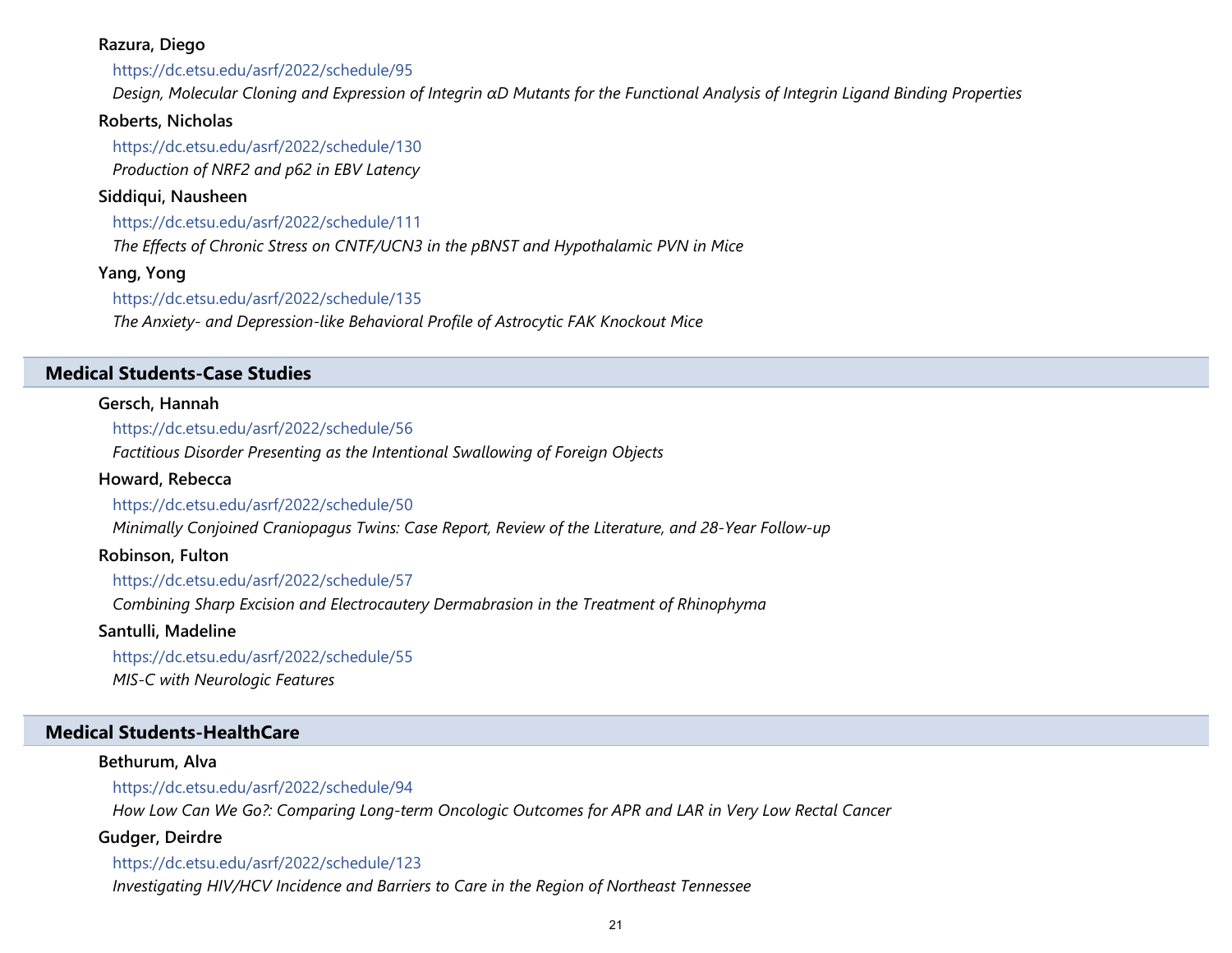#### **Mason, James**

https://dc.etsu.edu/asrf/2022/schedule/24

*Deterring Substance Use in Grade School Children through Mental Health Awareness and Coping Skills Training*

### **Millard, Jarred**

https://dc.etsu.edu/asrf/2022/schedule/70

*Assessing Virtual and Augmented Reality Training for Paramedic Students*

# **Miller, William**

https://dc.etsu.edu/asrf/2022/schedule/101

*Stigma Related To Medication Assisted Treatment in Rural Appalachia*

# **Shore, Summer**

# https://dc.etsu.edu/asrf/2022/schedule/91

*Rise in Neonatal Abstinence Syndrome Rate is Associated With Increased Buprenorphine Prescription Rate*

# **Pharmacy Students-Pharmaceutical Sciences**

# **Akeemat, Tijani**

https://dc.etsu.edu/asrf/2022/schedule/115

*Rapidly Dissolving Polymeric Microneedle Skin Patch of Naloxone for Opioid Overdose Treatment*

# **Belcher, Dewey**

# https://dc.etsu.edu/asrf/2022/schedule/110

*Structurally Related Flavonoids CT1 and CT3 Have Cytotoxic Activity On Triple Negative MDA-MB-231 Breast Cancer Cells By Targeting The MEK-ERK* 

# **Frempong, Dorcas**

https://dc.etsu.edu/asrf/2022/schedule/138

*Qualitative and Quantitative Analysis of Drug Diffusion Into and Across Derma planed Skin*

# **McCurry, Abby**

https://dc.etsu.edu/asrf/2022/schedule/105

*The Association Between Grandparents as Caregivers and Overdose Mortality in Appalachia vs. Non-Appalachia*

# **Owens, Hillary**

https://dc.etsu.edu/asrf/2022/schedule/141

*A Method for Measuring Nicotine in Animals Following a Vaping Model*

# **Sigmund, Hanna**

https://dc.etsu.edu/asrf/2022/schedule/40

*Experiences of Care Among Women of Childbearing Age Receiving Medications for Opioid Use Disorder in East Tennessee*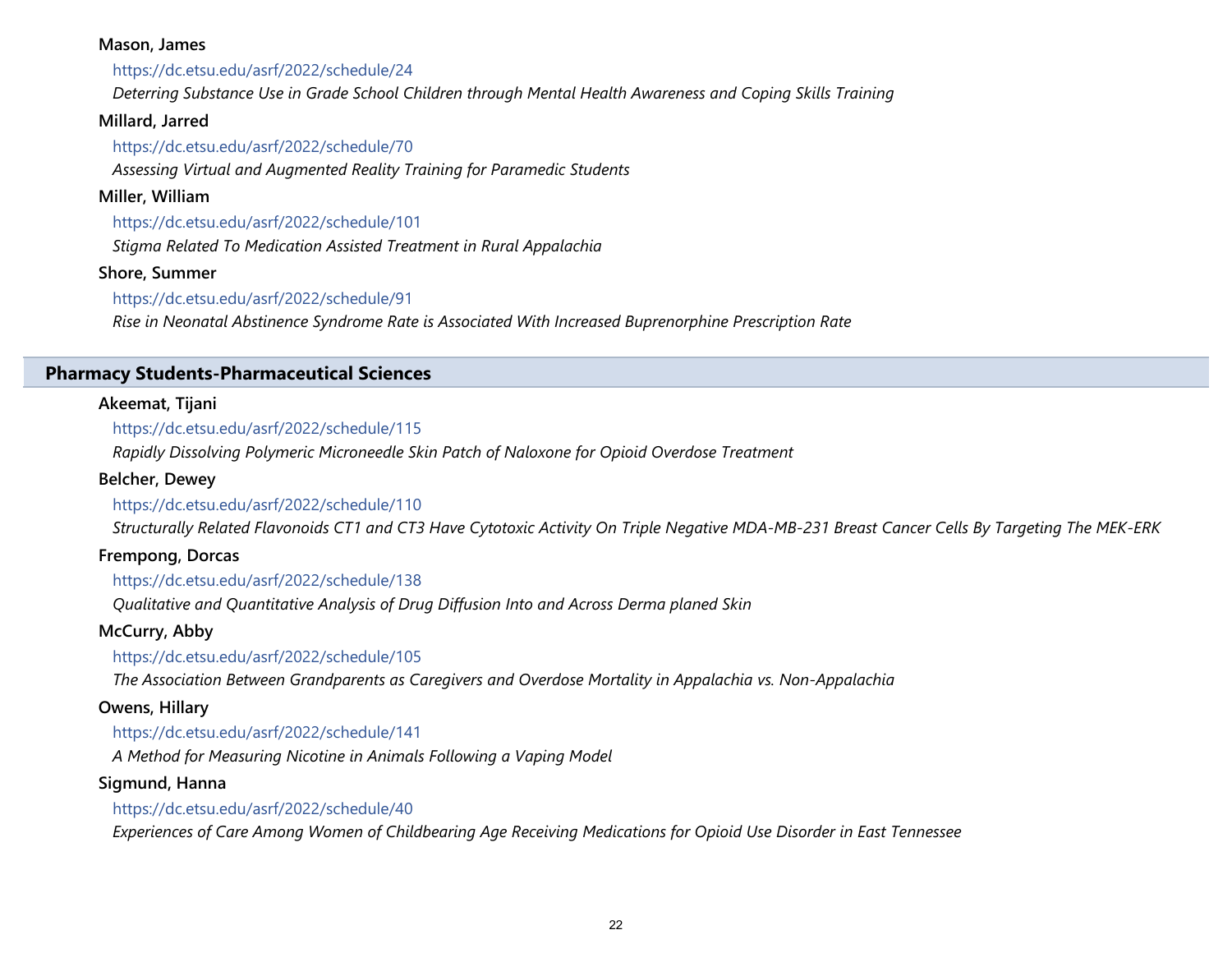#### **Sundin, Ashley**

https://dc.etsu.edu/asrf/2022/schedule/63 *An Exploration of Bacterial Microbiome in E. TN Ambulances*

### **Willcoxon, Tess**

https://dc.etsu.edu/asrf/2022/schedule/68 *Cost-Related Suboptimal Insulin Use*

### **Pharmacy Students-Non-competitive**

### **Carnevale, Patrick**

https://dc.etsu.edu/asrf/2022/schedule/83

*Linear and Circular Human ZNF292 RNAs Decrease after Anti-Cancer Treatment of HCT116 Colorectal Cancer Cells*

# **Morris, Samantha**

https://dc.etsu.edu/asrf/2022/schedule/37

*Expression of ZNF292 Linear and Circular RNAs in Rat MtT Pituitary Cell Lines is Related to Somatotroph Differentiation*

# **Residents & Fellows-BioSciences**

### **Adams, Ezra**

# https://dc.etsu.edu/asrf/2022/schedule/19

*Apples to Apples: Effective Clinical Comparisons of Medications Used in Treating CoVid-19 Apples to Apples: Effective Clinical Comparisons of Medications Used in Treating CoVid-19*

# **Eddy, Eric**

https://dc.etsu.edu/asrf/2022/schedule/121

*Improving Resident Knowledge of Point of Care Ultrasound in an Outpatient Residency Clinic*

# **Farrand, Ariana**

https://dc.etsu.edu/asrf/2022/schedule/108

*Vagus Nerve Stimulation Mitigates Cardiac Symptoms and Alters Inflammatory Markers in Heart Failure Rats*

# **Horne, Dustin**

# https://dc.etsu.edu/asrf/2022/schedule/93

*"Improving Diabetic Patient Engagement through Implementation of Diabetic Care Cards"*

# **Wills, Liza**

# https://dc.etsu.edu/asrf/2022/schedule/146

*Behavioral Effects and Neurobiological Mechanisms of 3-Aminobenzimide in a Rodent Model of Chronic Psychological Stress*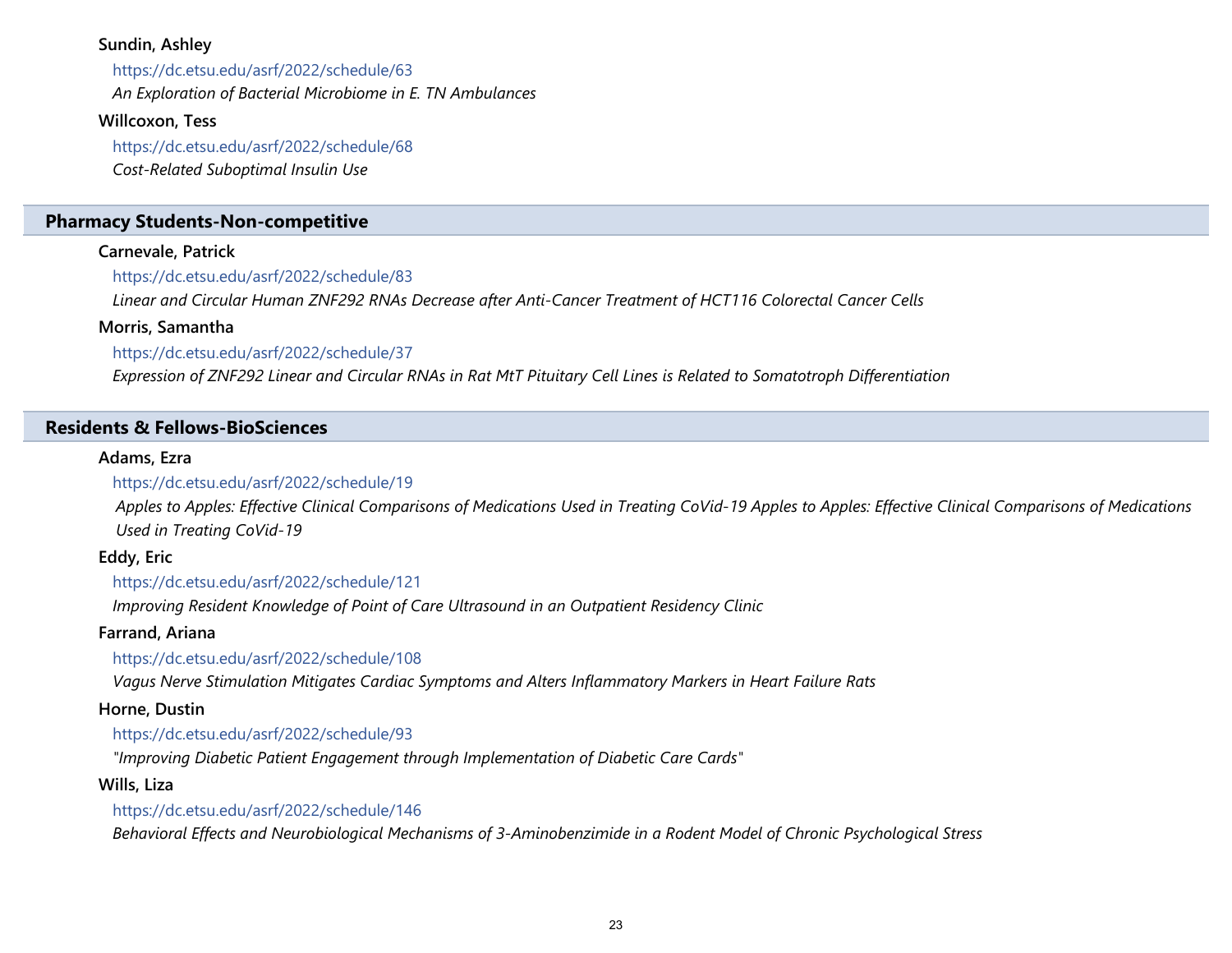#### **Residents & Fellows-Case Studies**

#### **Cantor, Morgan**

https://dc.etsu.edu/asrf/2022/schedule/48

*Clinical Phenotype of Bernard Soulier Syndrome Case Resulting from Compound Heterozygous Inheritance*

#### **Cecchini, Arthur**

https://dc.etsu.edu/asrf/2022/schedule/54

*Percutaneous Mechanical Right Ventricular Support*

#### **Khazrik, Hakam**

https://dc.etsu.edu/asrf/2022/schedule/51

*Refractory/Relapsed Aplastic Anemia Responds to Anti-CD52 Antibody*

#### **Kim, Do Young**

https://dc.etsu.edu/asrf/2022/schedule/49

*A Rare Case of Non-Functional Urinary Bladder Paraganglioma*

#### **Kim, James**

https://dc.etsu.edu/asrf/2022/schedule/53

*Complete Response of Light Chain Amyloidosis to Daratumumab/ Bortezomib/ Cyclophosphamide/ Dexamethasone Regimen*

#### **Kommineni, Sai Karthik**

#### https://dc.etsu.edu/asrf/2022/schedule/44

*Apixaban-induced Nephropathy Causes a Significant Decline in Patients' Health and the Ever-developing Concept of Anti-Coagulant-Induced Nephropathy*

#### **Mohammadi, Oranus**

https://dc.etsu.edu/asrf/2022/schedule/52

*Eosinophilia as Initial Presentation of Occult Malignancy*

#### **Sanku, Koushik**

https://dc.etsu.edu/asrf/2022/schedule/43

*Furosemide Induced Tubulointerstitial Nephritis*

### **Residents & Fellows-Non-competitive**

#### **Helton, Corey**

https://dc.etsu.edu/asrf/2022/schedule/134 *Digital Resident Handbook*

#### **Kamireddy, Chandana**

https://dc.etsu.edu/asrf/2022/schedule/32

*Recurrent Dural based Extra Nodal marginal Zone Lymphoma of Central Nervous System*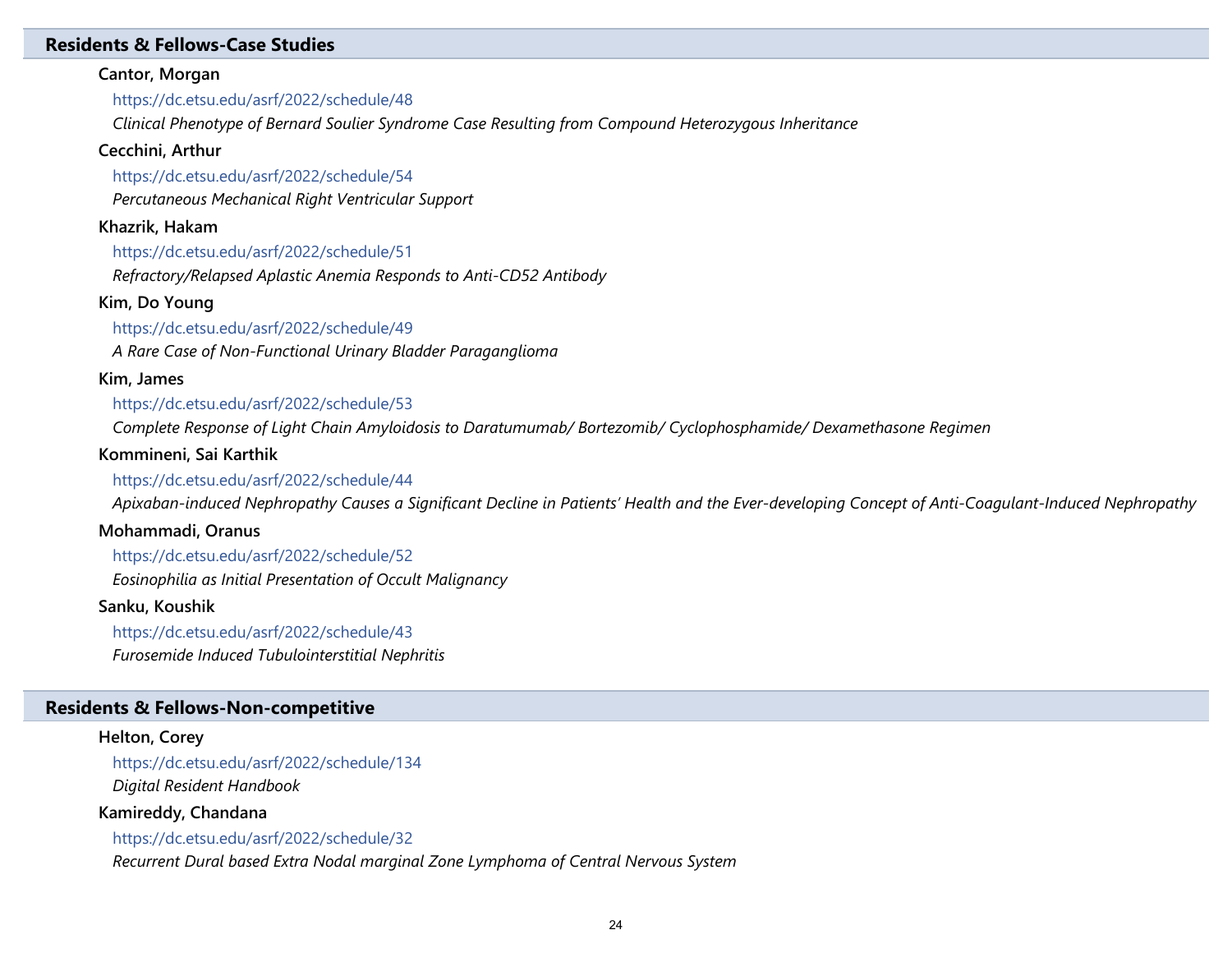### **Largent, Christina**

https://dc.etsu.edu/asrf/2022/schedule/41

*COVID-19's Impact On The Use Of Media, Educational Performance, And Learning In Children And Adolescents With ADHD Who Engaged In Virtual* 

# **Morampudi, SriI Pallavi**

https://dc.etsu.edu/asrf/2022/schedule/47

*"Everything seems like a Cartoon"- Single, Oral ingested Cannabis induced Depersonalization-Derealization Disorder*

**Namburu, Lalith**

https://dc.etsu.edu/asrf/2022/schedule/46

*Severe Hypercalcemia With Chronic Gout, a Correlation or Causation?*

# **Undergraduate Students-BioMedical Sciences**

# **Amirfaiz, Sheyda**

https://dc.etsu.edu/asrf/2022/schedule/106

*Using Transposon Mutagenesis to Discover Novel Polymicrobial Therapeutic Targets*

# **Foster, Kayla**

https://dc.etsu.edu/asrf/2022/schedule/22

*Improving Cardiovascular Disease Outcomes Through Improved Risk Assessment*

# **Fuller, Nicolas**

# https://dc.etsu.edu/asrf/2022/schedule/30

*Neuroanatomical Distribution of Neurons within the Hypothalamic Paraventricular Nucleus that Project to the Brainstem Rostral Ventrolateral Medulla*

# **Garrett, Dewayne**

https://dc.etsu.edu/asrf/2022/schedule/72

*Does Transgenic Overexpression of Ctrp3 Alter Kidney Morphology?*

# **Gilbert, Jocelyn**

https://dc.etsu.edu/asrf/2022/schedule/136

*Innervation of Blood Vessels in the Human Heart*

# **Gilmer, Cori**

https://dc.etsu.edu/asrf/2022/schedule/126

*The Effects of a High Caloric Diet and CTRP3 Over-expression on the Myometrium of the Mouse Uterus*

# **Jennings, Olivia**

# https://dc.etsu.edu/asrf/2022/schedule/131

*Investigating the Relationship between Motility and Overproduction of Inhibitory Compound by Alcaligenes faecalis*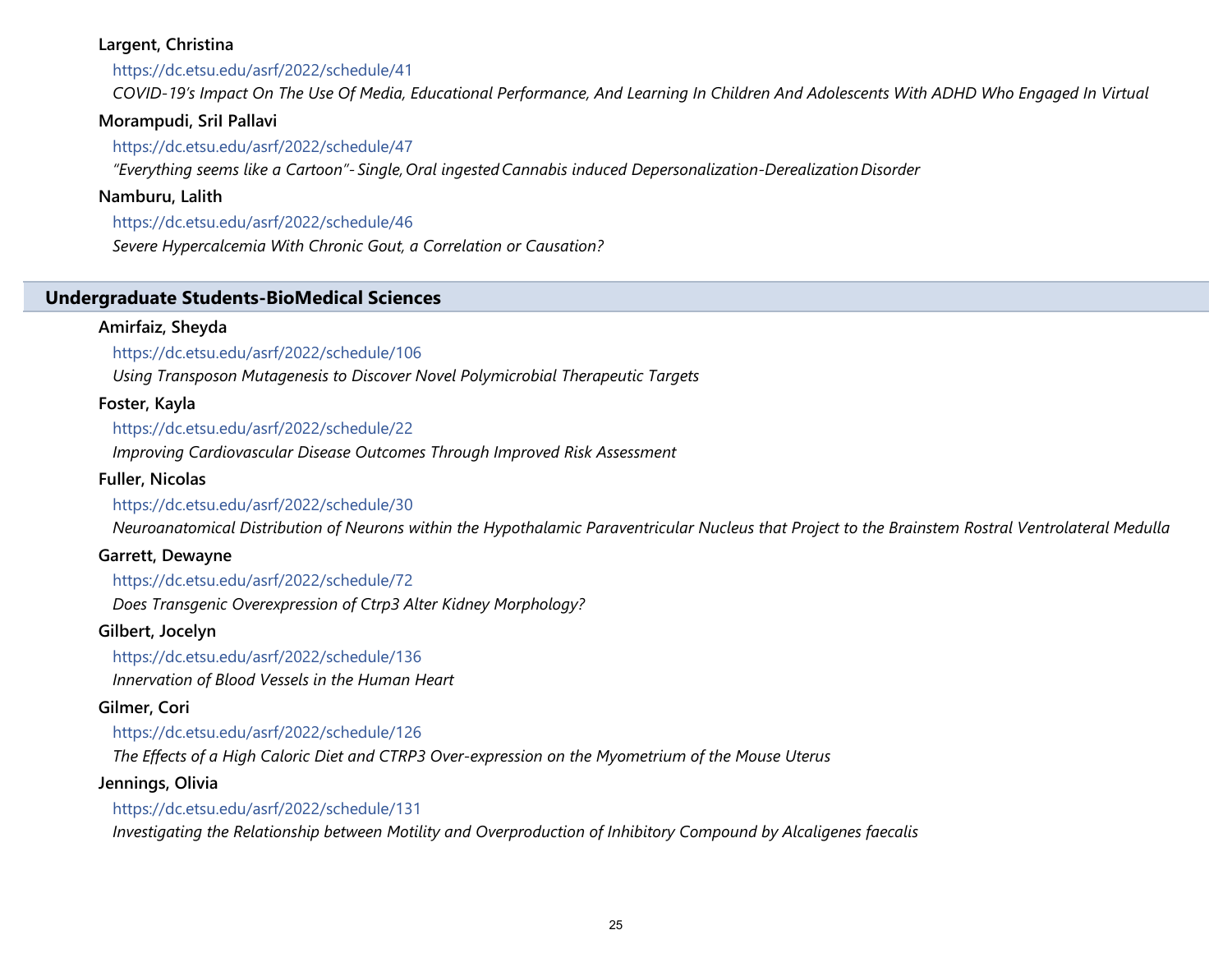# **Kirkland, Logan**

https://dc.etsu.edu/asrf/2022/schedule/66

*Exploration of Cholinergic and Noradrenergic Innervation of the Human Atrioventricular Node*

# **Turney, Seth**

# https://dc.etsu.edu/asrf/2022/schedule/65

*Investigation of the Adenosine A(2A) Receptor on the Enhanced Rewarding Effects of Nicotine and Dopamine D2 Receptor Signaling in a Novel Heritable Model of Drug Abuse Vulnerability*

# **Undergraduate Students-HealthCare**

# **Averhart, Kennedy**

# https://dc.etsu.edu/asrf/2022/schedule/100

*Profile of Poaceae Airborne Pollen (PAP) from 2005 to 2017 in Johnson City, Tennessee*

# **Downing, Amanda**

https://dc.etsu.edu/asrf/2022/schedule/89

*Do Nurses in the Clinical Setting Who Are Experiencing Burnout Influence Patient Safety and Quality of Care?*

# **Foster, Stephen**

https://dc.etsu.edu/asrf/2022/schedule/143

*Effects of Long-acting Kappa-opioid Receptor Antagonism on Compulsive Cocaine Self-administration*

# **Gaskill, Ellen**

https://dc.etsu.edu/asrf/2022/schedule/35

*Comparison of Short Chain Volatile Fatty Acids in the Breastmilk of Normal and Overweight/Obese Mothers*

# **Kleine, Hazlee**

# https://dc.etsu.edu/asrf/2022/schedule/39

*Circadian Effects of Acebutolol Administration in the Scn1b-/- Dravet Syndrome Mouse Model*

# **Magiera, Kailey**

https://dc.etsu.edu/asrf/2022/schedule/132

*Conditioned Flavor Cues Associated with Alcohol-Drinking during Adolescence Affect The Incentive Properties of The Cue in Adulthood*

# **Patel, Shivam**

# https://dc.etsu.edu/asrf/2022/schedule/36

*Charting the Microbiome Biodiversity of the Appalachian Highlands Region: A Novel Study*

# **Stallworth, Lindsey**

# https://dc.etsu.edu/asrf/2022/schedule/18

*Fecal Fermentation Profile, Nutrient Proximate Analysis and Well-being of Aerobic versus Anaerobically Trained Female Athletes*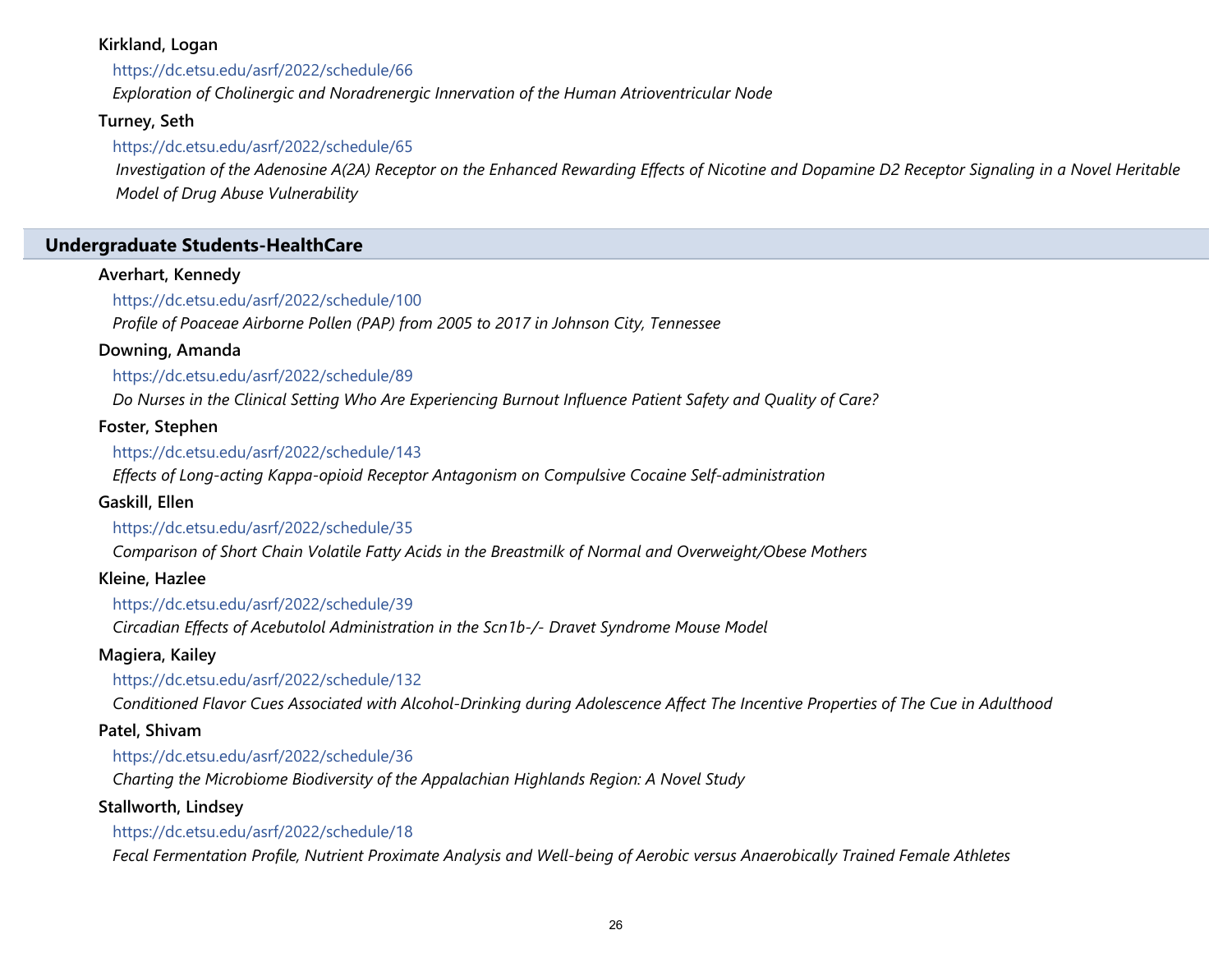#### **Undergraduate Students-Social Sciences**

#### **Armstrong, Baylee**

https://dc.etsu.edu/asrf/2022/schedule/139

*Risk and Protective Factors for Depression and Anxiety in PCOS*

#### **Boyer, Thomas**

https://dc.etsu.edu/asrf/2022/schedule/27

*An Exploratory Analysis of Stress, Burnout, and Depression in the IECMH Workforce*

#### **Carter, Gracie**

https://dc.etsu.edu/asrf/2022/schedule/17

*The Effect Of Openly LGBTQ+ Faculty on LGBTQ+ Students at a University In Central Appalachian*

#### **Colbert, Janaya**

#### https://dc.etsu.edu/asrf/2022/schedule/81

*Drug Related Crimes and Overdoses During the COVID-19 Pandemic*

#### **Jordan, Meredith**

https://dc.etsu.edu/asrf/2022/schedule/71

*The Negative Relationship between Religiosity and Substance Use*

#### **Siegel, Erin**

https://dc.etsu.edu/asrf/2022/schedule/79 *Intimate Partner Violence and COVID-19*

#### **Terrell, Carmen**

https://dc.etsu.edu/asrf/2022/schedule/137

*Healthcare Discrimination in Gender and Ethnically Diverse Individuals Living with PCOS*

#### **Tisinger, Sarah**

#### https://dc.etsu.edu/asrf/2022/schedule/86

*Emergency Management Service (s) Endorsement for First Generational Students: Understanding, Validating, and Promoting Vulnerable Population* 

#### *Inclusivity on University Campuses* **Whisman, Emily**

https://dc.etsu.edu/asrf/2022/schedule/129 *Nonverbal Autism*

# **Undergraduate Students-STEM + C**

#### **Bowen, Noah**

https://dc.etsu.edu/asrf/2022/schedule/125

*Survey of Sites Where Notophthalmus viridescens May Come into Contact with Human Activity*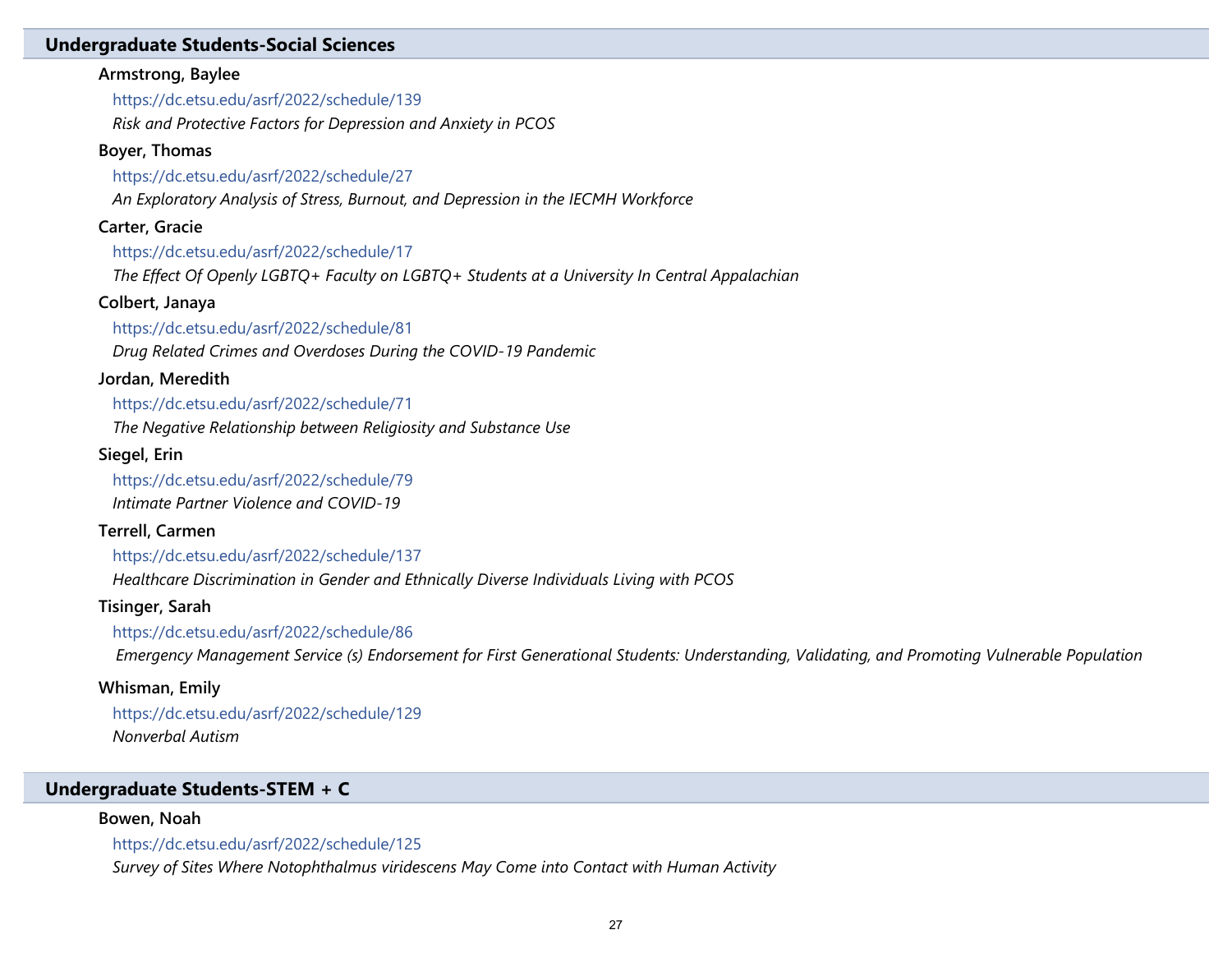### **Cain, Amyre**

https://dc.etsu.edu/asrf/2022/schedule/20

*Comparative Case Study: The history of Sundown Towns*

# **Cutright, Josh**

https://dc.etsu.edu/asrf/2022/schedule/84 *Heterogeneous Superacidic Catalyst for Friedel-Crafts Alkylation*

# **Eaton, Danielle**

https://dc.etsu.edu/asrf/2022/schedule/109

*Hydrologic analyses of Rocky Mount State Historic Site*

# **Hewa, Joseph**

# https://dc.etsu.edu/asrf/2022/schedule/96

*Classifying Quenching Galaxies: Comparing Methods*

# **Martinson, Brianna**

### https://dc.etsu.edu/asrf/2022/schedule/61

*Stumbling into Virtual Worlds. How Resolution Affects Users' Immersion in Virtual Reality and Implications for Virtual Reality in Therapeutic Applications*

# **Shepherd, Alexandria**

### https://dc.etsu.edu/asrf/2022/schedule/80

*Extraordinary Variation in Circadian Free-Running Periods Observed in Spiders Appears to be Limited to the Superfamily Araneoidea*

# **Whitinger, Andrew**

# https://dc.etsu.edu/asrf/2022/schedule/21

*Intraday Algorithmic Trading using Momentum and Long Short-Term Memory Network Strategies*

# **Undergraduate Students-Non-competitive**

# **Brown-Ezell, Dawson**

#### https://dc.etsu.edu/asrf/2022/schedule/60

*The Fecal Fermentation Profile of Twins and Infants with Opioid Exposure*

# **Erhabor, Eseosasere**

https://dc.etsu.edu/asrf/2022/schedule/25

*The Development of a Hybrid Ergonomic Walker for a Patient Suffering from Multiple System Atrophy Cerebellar Type I*

# **Faidley, Paula**

https://dc.etsu.edu/asrf/2022/schedule/147 *Android-Based Mobile App Design for COVID-19 Tracking*